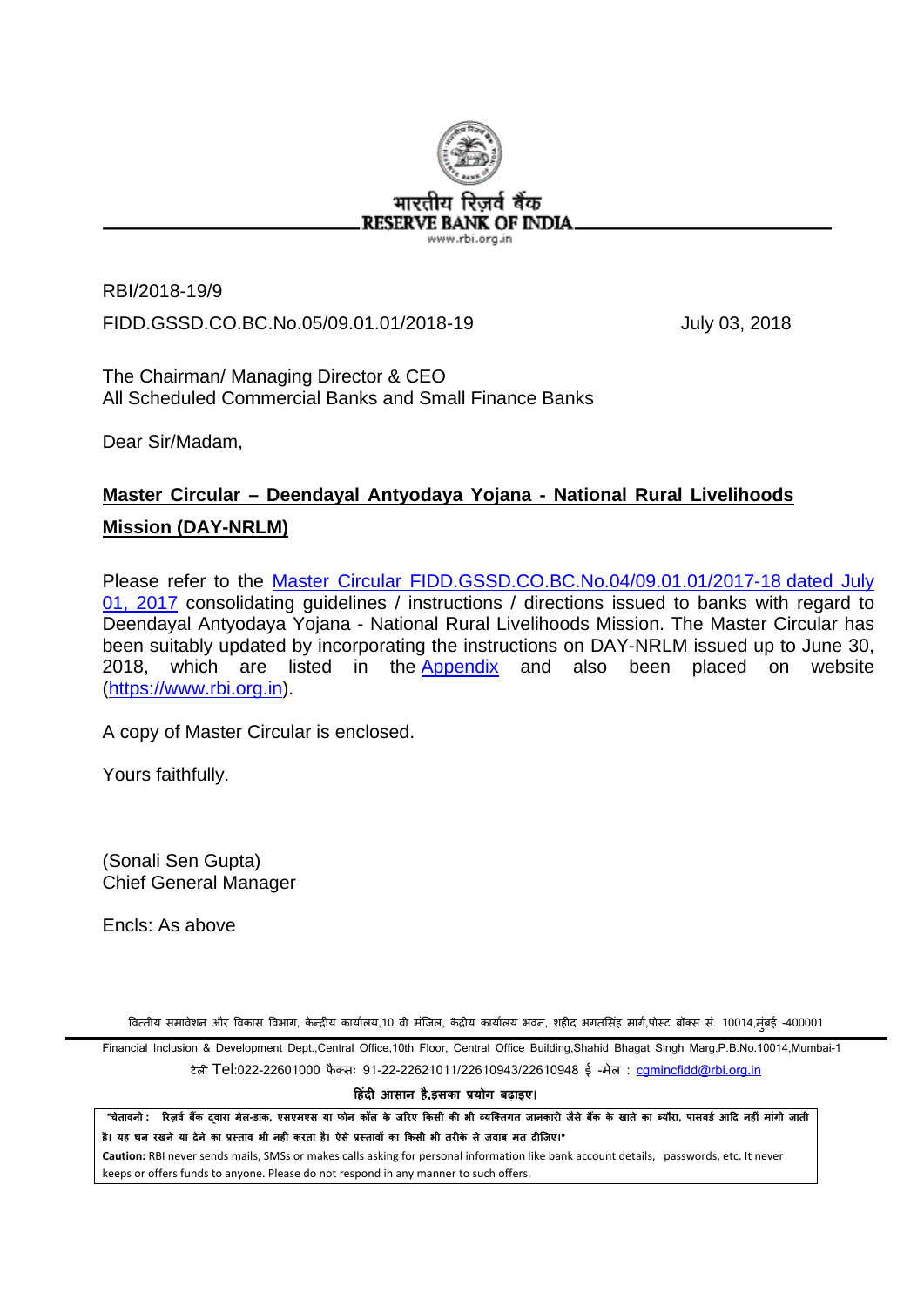## **Master Circular**

### **Deendayal Antyodaya Yojana - National Rural Livelihoods Mission (DAY-NRLM)**

### **1. Background**

1.1 The Ministry of Rural Development, Government of India launched a new programme known as National Rural Livelihoods Mission (NRLM) by restructuring and replacing the Swarnjayanti Gram Swarozgar Yojana (SGSY) scheme with effect from April 01, 2013. Detailed 'Guidelines' were circulated to all Scheduled Commercial Banks including Regional Rural Banks vide [RBI circular RPCD.GSSD.CO.No.81/09.01.03/2012-13](https://www.rbi.org.in/Scripts/NotificationUser.aspx?Id=8075&Mode=0)  [dated June 27, 2013.](https://www.rbi.org.in/Scripts/NotificationUser.aspx?Id=8075&Mode=0) NRLM was renamed as Deendayal Antyodaya Yojana – National Livelihoods Mission (DAY-NRLM) with effect from March 29, 2016.

1.2 DAY-NRLM is the flagship program of Govt. of India for promoting poverty reduction through building strong institutions of the poor, particularly women, and enabling these institutions to access a range of financial services and livelihood services. DAY-NRLM is designed to be a highly intensive program and focuses on intensive application of human and material resources in order to mobilize the poor into functionally effective community owned institutions, promote their financial inclusion and strengthen their livelihoods. DAY-NRLM complements these institutional platforms of the poor with services that include financial and capital services, production and productivity enhancement services, technology, knowledge, skills and inputs, market linkage, etc. The community institutions also offer a platform for convergence and partnerships with various stakeholders by building environment for the poor to access their rights and entitlements and public service.

1.3 A women's Self-Help Group (SHG), coming together on the basis of mutual affinity is the primary building block of the DAY-NRLM community institutional design. DAY-NRLM focuses on building, nurturing and strengthening the institutions of the poor women, including the SHGs and their Federations at village and higher levels. In addition, DAY-NRLM promotes livelihood institutions of rural poor. The mission provides a continuous hand-holding support to the institutions of poor for a period of  $5 - 7$  years till they come out of abject poverty. The community institutional architecture put in place under DAY-NRLM will provide support for a much longer duration and of a greater intensity.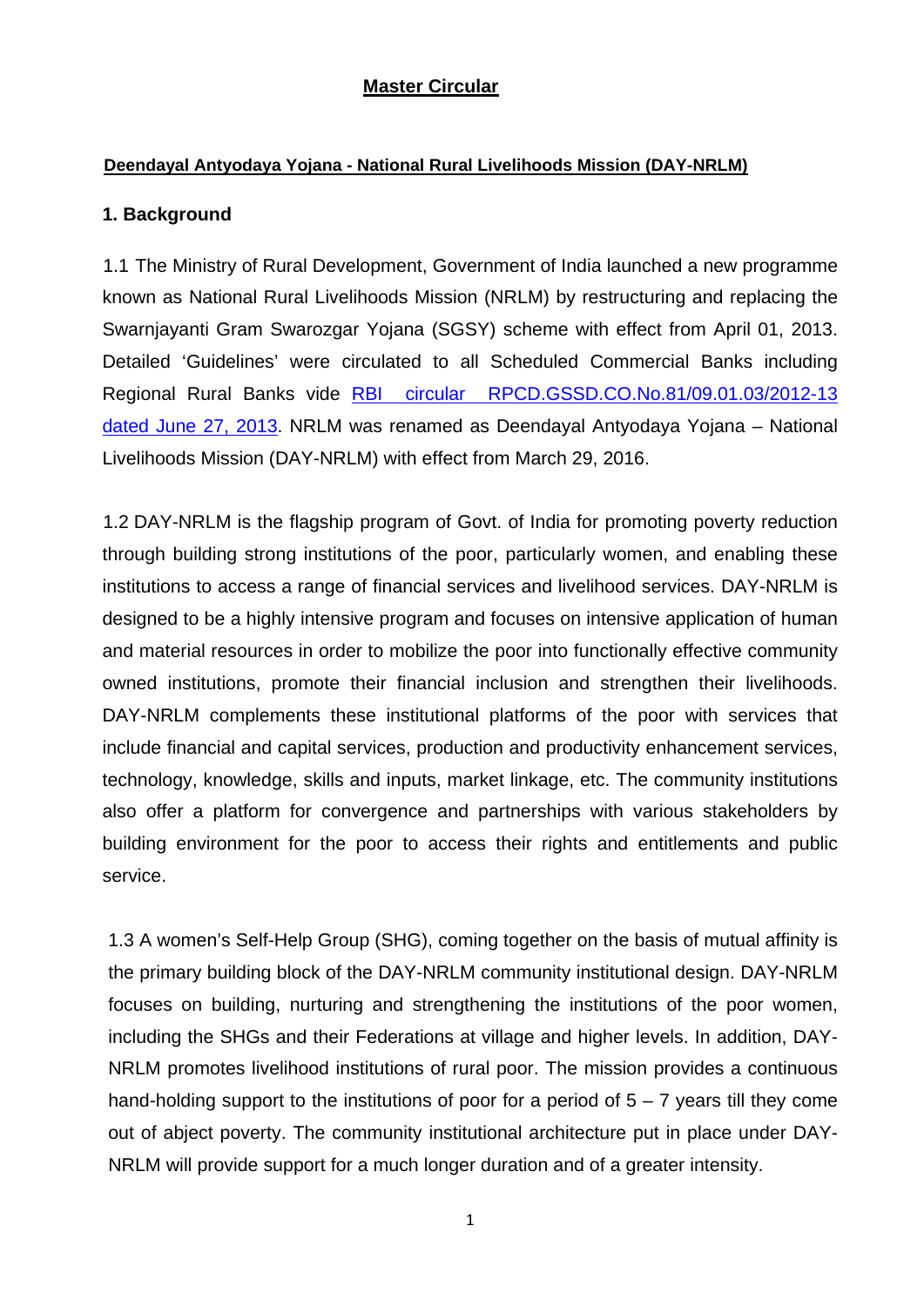1.4 The support from DAY-NRLM includes all round capacity building of the SHGs ensuring that the group functions effectively on all issues concerning their members, financial management, providing them with initial fund support to address vulnerabilities and high cost indebtedness, formation and nurturing of SHG federations, making the federations evolve as strong support organizations, making livelihoods of the poor sustainable, formation and nurturing of livelihoods organizations, skill development of the rural youth to start their own enterprises or take up jobs in organized sector, enabling these institutions to access their entitlements from the key line departments, etc.

1.5 The implementation of DAY-NRLM has been in a Mission Mode since April, 2013. DAY-NRLM adopts a demand driven approach, enabling the States to formulate their own State specific poverty reduction action plans. DAY-NRLM enables the State rural livelihoods missions to professionalize their human resources at State, district and block level. The State missions are capacitated to deliver a wide range of quality services to the rural poor. DAY-NRLM emphasizes continuous capacity building, imparting requisite skills and creating linkages with livelihoods opportunities for the poor, including those emerging in the organized sector, and monitoring against targets of poverty reduction outcomes. The blocks and districts in which all the components of DAY-NRLM will be implemented, either through the SRLMs or partner institutions or NGOs, will be the intensive blocks and districts, whereas remaining will be non-intensive blocks and districts. The selection of intensive districts are done by the states based on the demographic vulnerabilities. It will be rolled out in a phased manner over the next 7 - 8 years. All blocks in the country will become intensive blocks over time. The key features of DAY-NRLM have been furnished in **[Annex I](#page-12-0)**.

#### **2. Women SHGs and their Federations**

2.1 Women SHGs under DAY-NRLM consist of 10-20 persons. In case of special SHGs i.e. groups in the difficult areas, groups with disabled persons, and groups formed in remote tribal areas, this number may be a minimum of 5 persons.

2.2 DAY-NRLM promotes affinity based women Self Help Groups (SHGs).

2.3 Only for groups to be formed with Persons with disabilities, and other special categories like elders, transgenders, DAY-NRLM will have both men and women in the Self-Help Groups.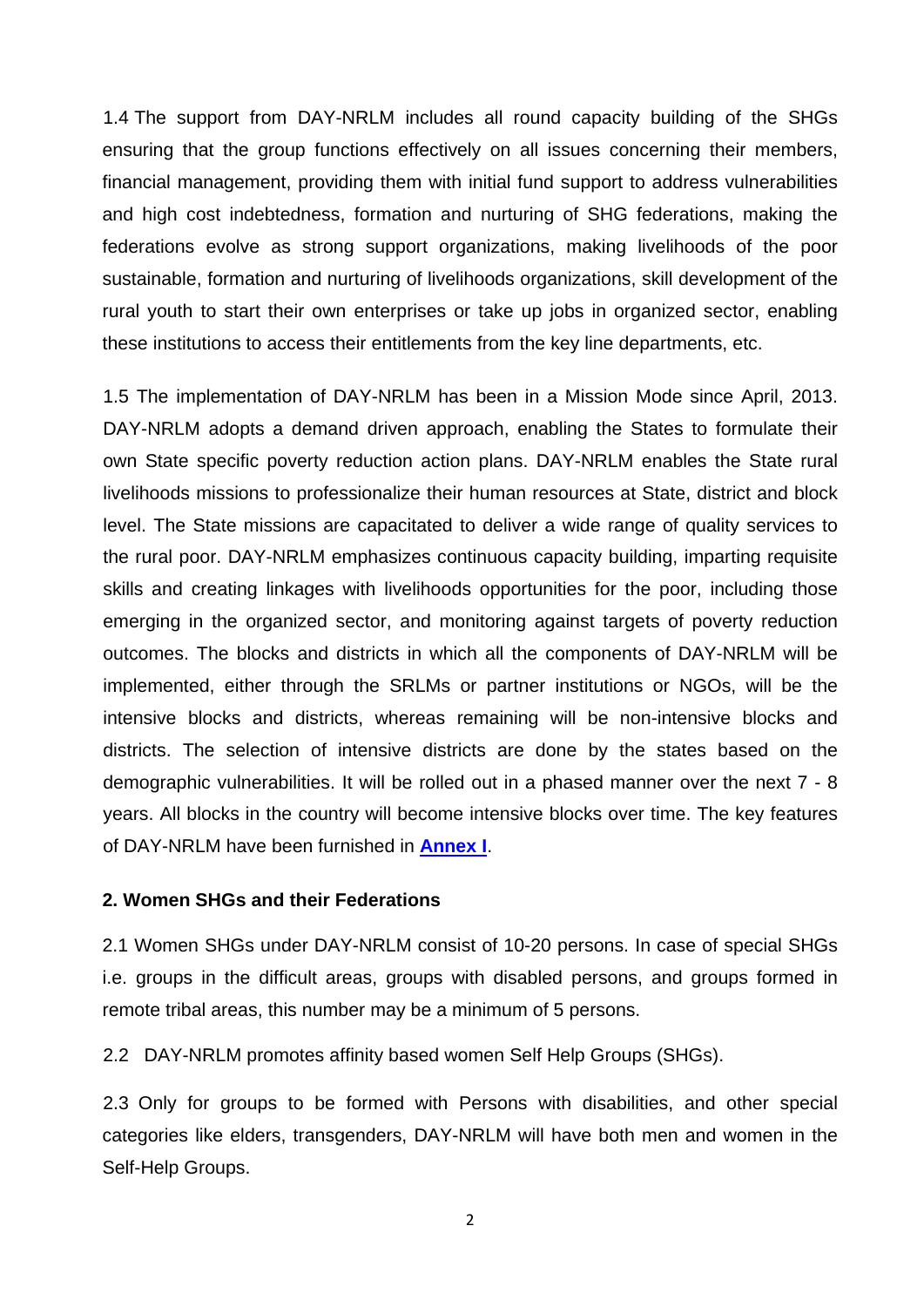2.4 SHG is an informal group and registration under any Societies Act, State cooperative Act or a partnership firm is not mandatory vide Circular RPCD. No. Plan BC.13/PL-09.22/90-91 dated July 24<sup>th</sup>, 1991. However Federations of Self Help Groups formed at village, Gram Panchayat, Cluster or higher level may be registered under appropriate acts prevailing in their States.

#### **Financial Assistance to the SHGs**

**3. Revolving Fund (RF):** DAY-NRLM would provide Revolving Fund (RF) support to SHGs in existence for a minimum period of 3/6 months and follow the norms of good SHGs, i.e. they follow 'Panchasutra' – regular meetings, regular savings, regular internal lending, regular recoveries and maintenance of proper books of accounts. Only such SHGs that have not received any RF earlier will be provided with RF, as corpus, with a minimum of ₹10, 000 and up to a maximum of ₹15,000 per SHG. The purpose of RF is to strengthen their institutional and financial management capacity and build a good credit history within the group.

#### **4. Capital Subsidy has been discontinued under DAY-NRLM:**

No Capital Subsidy will be sanctioned to any SHG from the date of implementation of DAY-NRLM.

## **5. Community Investment Support Fund (CIF)**

CIF will be provided to the SHGs in the intensive blocks, routed through the Village level/ Cluster level Federations, to be maintained in perpetuity by the Federations. The CIF will be used, by the Federations, to advance loans to the SHGs and/or to undertake the common/collective socio-economic activities.

### **6. Introduction of Interest subvention:**

DAY-NRLM has a provision for interest subvention, to cover the difference between the Lending Rate of the banks and 7%, on all credit from the banks/ financial institutions availed by women SHGs, for a maximum of ₹ 3,00,000 per SHG. This will be available across the country in two ways: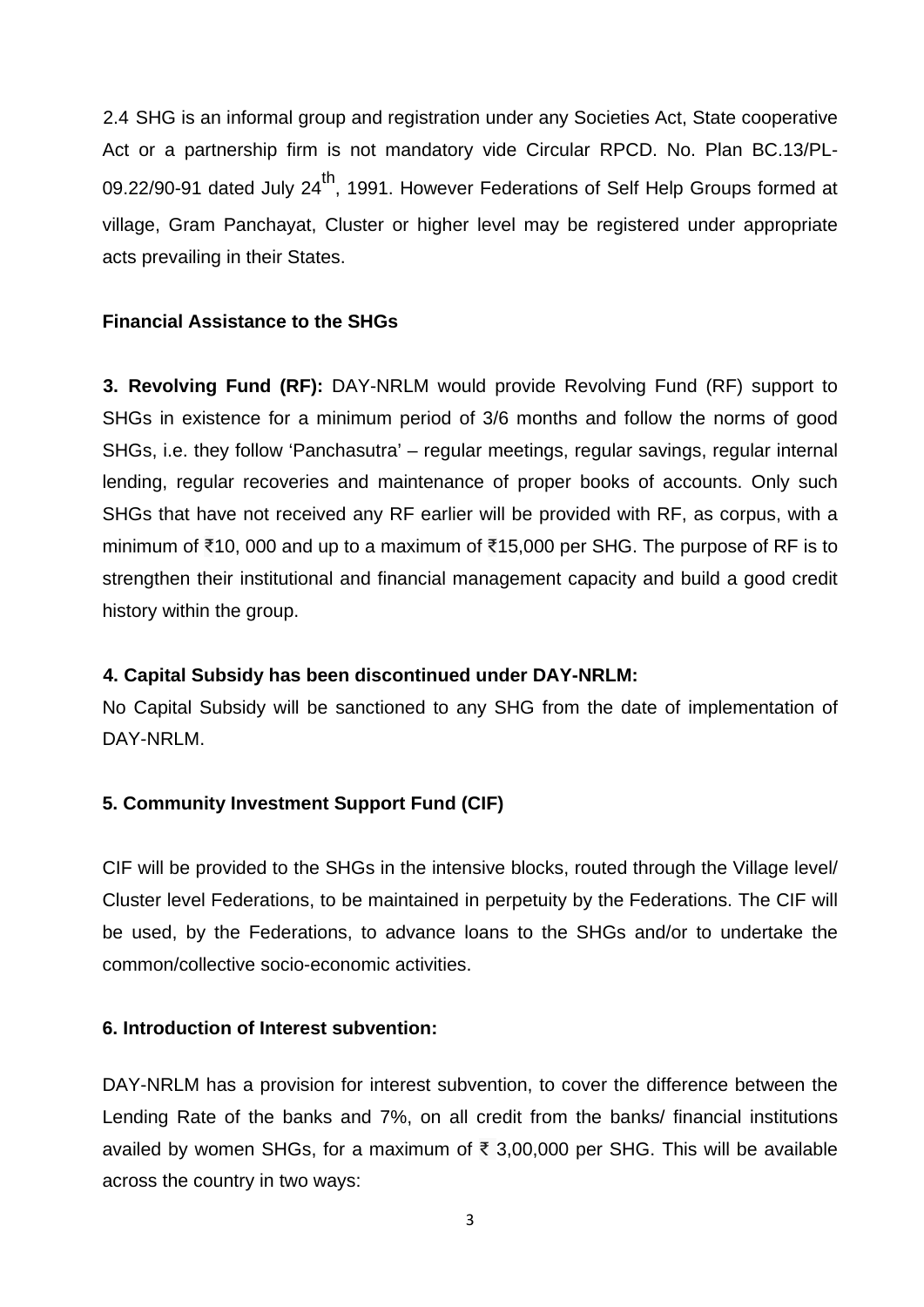(i) In 250 identified districts, banks will lend to the women SHGs @7% up to an aggregated loan amount of ₹ 3,00,000/-.The SHGs will also get additional interest subvention of 3% on prompt payment, reducing the effective rate of interest to 4%.

(ii) In the remaining districts also, all women SHGs under DAY-NRLM will be SHGs are eligible for interest subvention to the extent of difference between the lending rates and 7% for the loan up to  $\overline{\xi}$  3,00,000, subjected to the norms prescribed by the respective SRLMs. This part of the scheme will be operationalized by SRLMs.

*(A separate circular on October 13, 2017 was issued to all Public and Private Sector Banks containing the detailed guidelines on interest subvention and its operationalization across the country for the year 2017-18 along with the list of 250 identified districts [Annex III](#page-20-0). Salient features and the implementation procedure of the Scheme are enclosed in [Annex II](#page-16-0). Interest subvention for subsequent years will be communicated separately to the banks by GOI/RBI).*

#### **7. Role of banks:**

### 7.1 **Opening of Savings accounts:**

7.1.1 Opening of Savings account of SHGs: The role of banks would commence with opening of accounts for all the Women SHGs including members with disability and the Federations of the SHGs. The SHGs engaged in promoting of savings habits among their members would be eligible to open savings bank accounts.

Know Your Customer (KYC) verification of only the office bearers shall suffice for opening of savings bank account. Banks should not insist on Permanent Account Number (PAN) of SHGs at the time of opening of account or transactions and may accept declaration in Form No 60 as may be required. KYC verification of all the members in the SHG can be made at the time of credit linking of SHGs. Opening of savings account of all members with the bank shall not be made a prerequisite for credit linkage of SHGs.

Banks are advised to maintain separate Savings and loan account for Self Help Groups.

7.1.2 **Opening of Savings account of Federation of SHGs**: Banks are advised to open savings account of Federations of SHGs at village, Gram Panchayat, Cluster or higher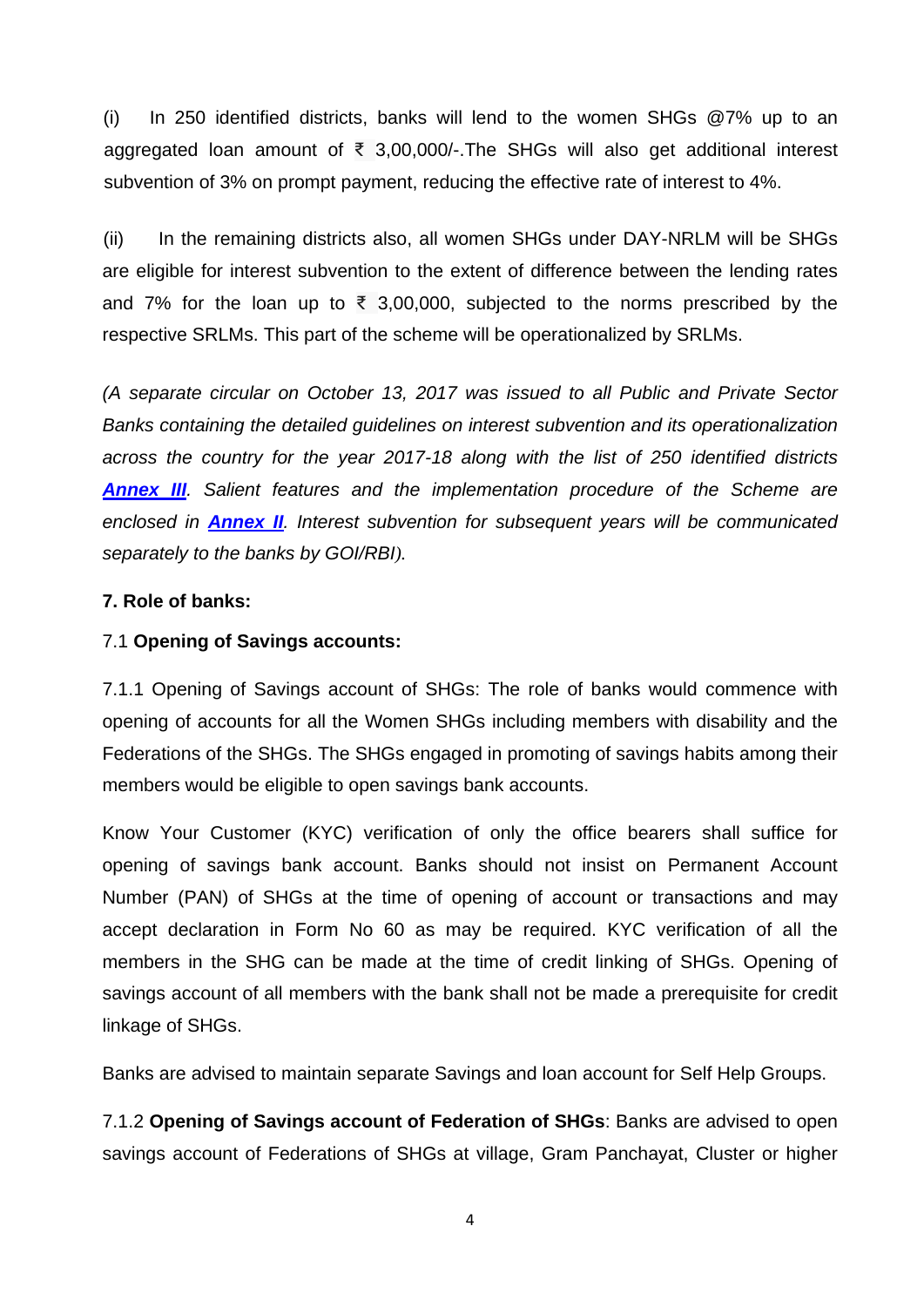level. These accounts may be categorized as savings account for 'Association of persons'. The 'Know Your Customer' (KYC) norms for the signatories of such accounts as specified from time to time by Reserve Bank of India will be applicable.

7.1.3 **Transaction in Savings account of SHGs and Federation of SHGs**: SHGs and their federations may be encouraged to transact through their respective saving account on regular basis. To facilitate this, banks are advised to enable transactions in jointly operated savings account of SHGs and their federations with inter-operable facility at retail outlets managed by Business Correspondent Agents. Banks are also advised to extend all such services to SHGs and their federations through Business Correspondent agents permitted vide [circular DBOD.No.BAPD.BC.122/22.01.009/2013-14 dated June](https://www.rbi.org.in/Scripts/NotificationUser.aspx?Id=8955&Mode=0)  [24, 2014.](https://www.rbi.org.in/Scripts/NotificationUser.aspx?Id=8955&Mode=0)

## 7.2 **Lending Norms:**

## 7.2.1 **The eligibility criteria for the SHGs to avail loans**:

- SHG should be in active existence at least since the last 6 months as per the books of account of SHGs and not from the date of opening of S/B account.
- SHG should be practicing '*Panchasutras' i.e.* Regular meetings; Regular savings; Regular inter-loaning; Timely repayment; and Up-to-date books of accounts;
- Qualified as per grading norms fixed by NABARD. As and when the federations of the SHGs come to existence, the grading exercise can be done by the Federations to support the Banks.
- The existing defunct SHGs are also eligible for credit if they are revived and continue to be active for a minimum period of 3 months.

7.2.2 Loan Application: It is advised that all banks should use the Common Loan Application Forms recommended by Indian Bank's Association (IBA) for extending credit facility to SHGs.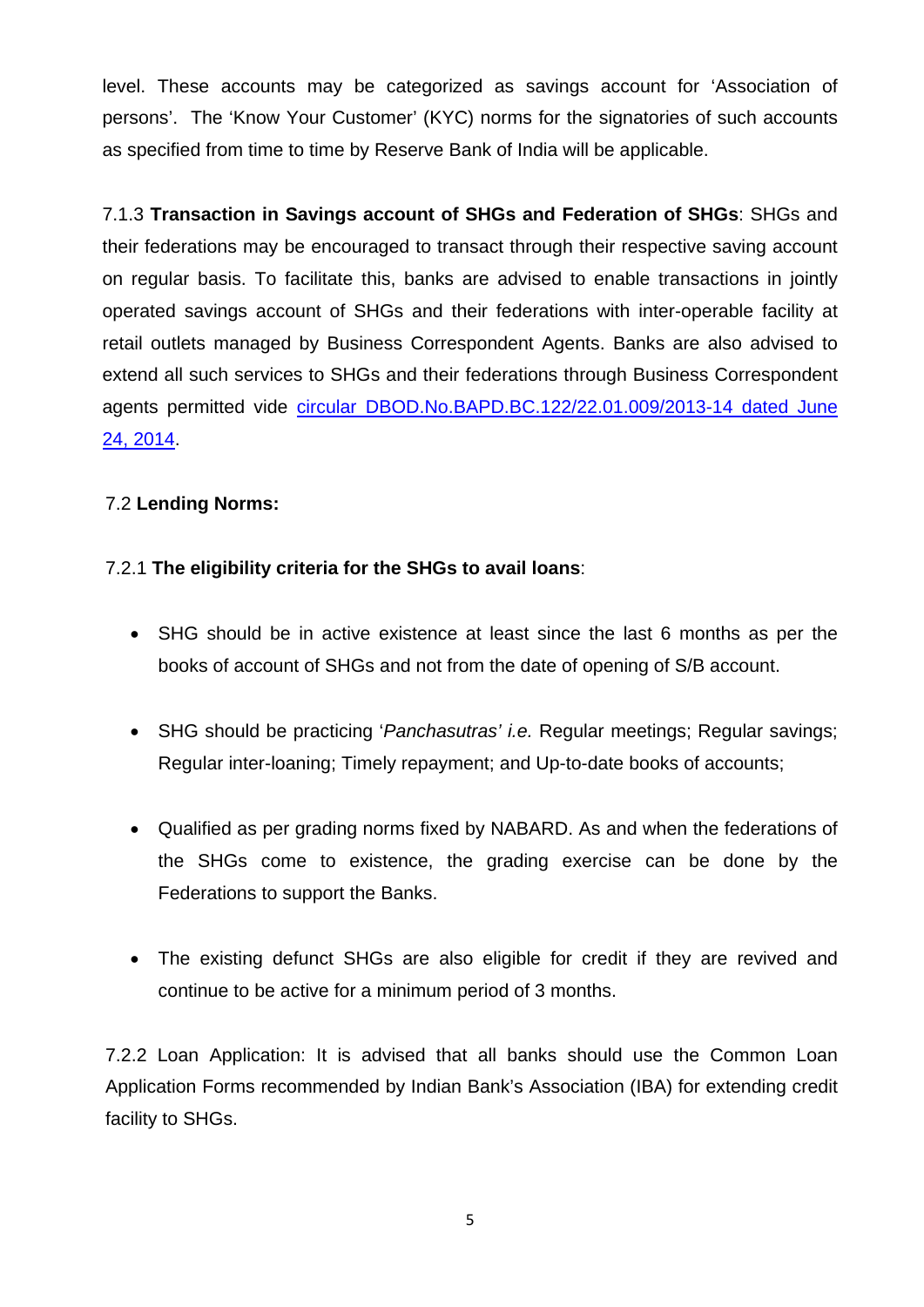7.2.3 **Loan amount**: Emphasis is laid on the multiple doses of assistance under DAY-NRLM. This would mean assisting an SHG over a period of time, through repeat doses of credit, to enable them to access higher amounts of credit for taking up sustainable livelihoods and improve on the quality of life.

SHGs can avail either Term Loan (TL) or a Cash Credit Limit (CCL) loan or both based on the need. In case of need, additional loan can be sanctioned even though the previous loan is outstanding.

The amount of credit under different facilities should be as follows:

**Cash Credit Limit (CCL):** In case of CCL, banks are advised to sanction minimum loan of  $\bar{\tau}$  5 lakhs to each eligible SHGs for a period of 5 years with a yearly drawing power (DP). The drawing power may be enhanced annually based on the repayment performance of the SHG. The drawing power may be calculated as follows:

- DP for First Year: 6 times of the existing corpus or minimum of  $\bar{\tau}$  1 lakh whichever is higher.
- DP for Second Year: 8 times of the corpus at the time review/ enhancement or minimum of ₹ 2 lakh, whichever is higher
- DP for Third Year: Minimum of ₹ 3 lakhs based on the Micro credit plan prepared by SHG and appraised by the Federations /Support agency and the previous credit History.
- DP for Fourth Year onwards: Minimum of ₹ 5 lakhs based on the Micro credit plan prepared by SHG and appraised by the Federations /Support agency and the previous credit History.

**Term Loan:** In case of Term Loan, banks are advised to sanction loan amount in doses as mentioned below:

- First Dose: 6 times of the existing corpus or minimum of  $\bar{\tau}$  1 lakh whichever is higher.
- Second Dose: 8 times of the existing corpus or minimum of ₹ 2 lakh, whichever is higher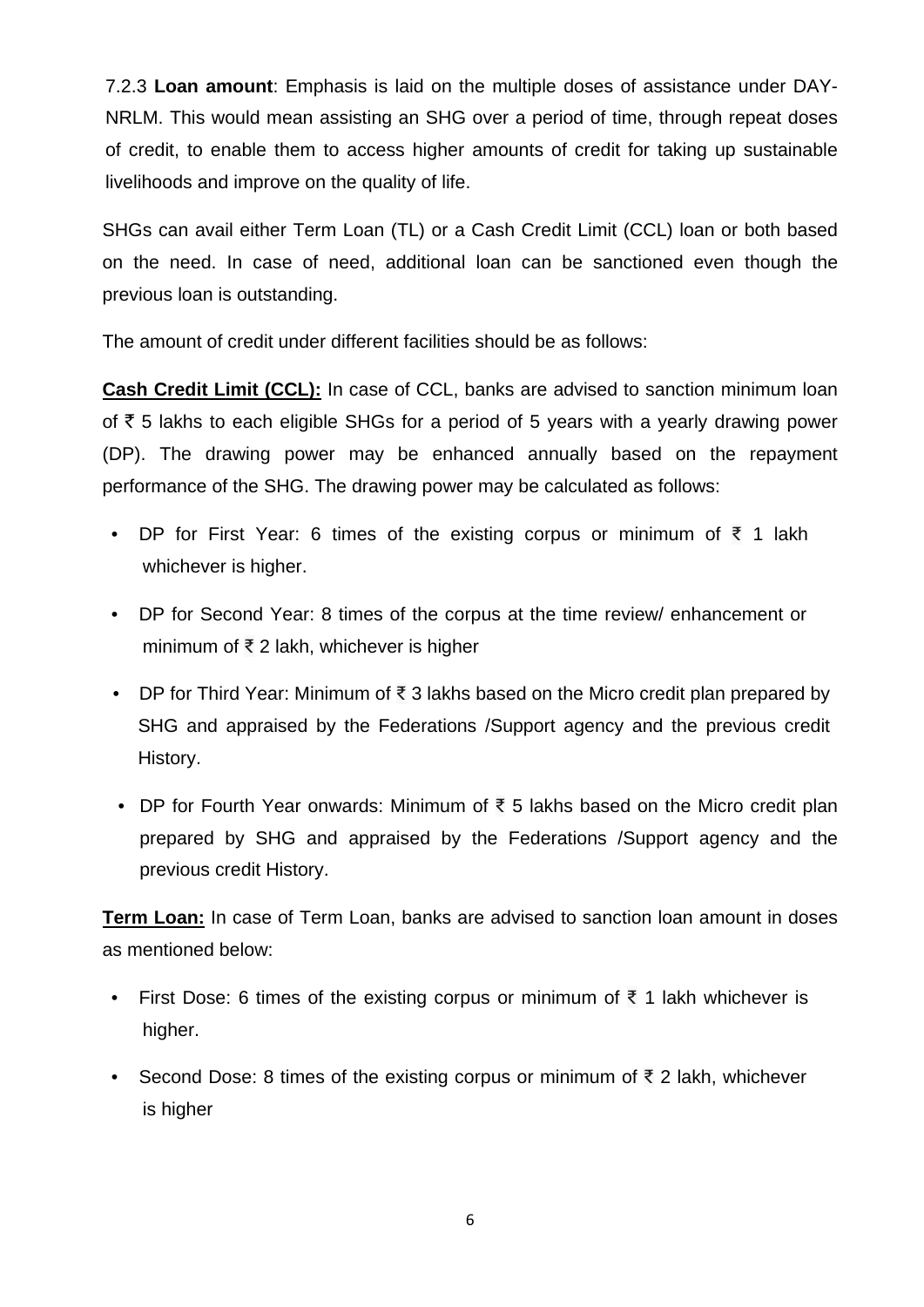- Third Dose: Minimum of ₹ 3 lakhs based on the Micro credit plan prepared by the SHGs and appraised by the Federations /Support agency and the previous credit **History**
- Fourth Dose: Minimum of ₹ 5 lakhs based on the Micro credit plan prepared by the SHGs and appraised by the Federations /Support agency and the previous credit **History**

Banks should take necessary measures to ensure that eligible SHG are provided with repeat loans. Banks are advised to work with DAY-NRLM to institutionalize a mechanism for online submission of loan application of SHGs for tracking and timely disposal of application.

*(Corpus is inclusive of revolving funds, if any, received by that SHG, its own savings, interest earning by SHG from on-lending to its members, income from other sources, and funds from other sources in case of promotion by other institutes/NGOs.)*

## **7.3Purpose of loan and repayment**:

- 7.3.1 The loan amount will be distributed among members based on the Micro Credit Plan (MCP) prepared by the SHGs. The loans may be used by members for meeting social needs, high cost debt swapping, construction or repair of house, construction of toilets and taking up sustainable livelihoods by the individual members within the SHGs or to finance any viable common activity started by the SHGs.
- 7.3.2 In order to facilitate use of loans for augmenting livelihoods of SHG members, it is advised that at least 50% of loans above ₹ 2 lakhs and 75% of loans above ₹ 4 lakhs be used primarily for income generating productive purposes. Micro Credit Plan (MCP) prepared by SHGs would form the basis for determining the purpose and usage of loans.
- 7.3.3 Repayment schedule could be as follows:
	- The First year/ first dose of loan will be repaid in 6-12 months in monthly/ quarterly instalments
	- The Second year/ Second dose of loan will be repaid in 12-24 months in monthly/ quarterly instalments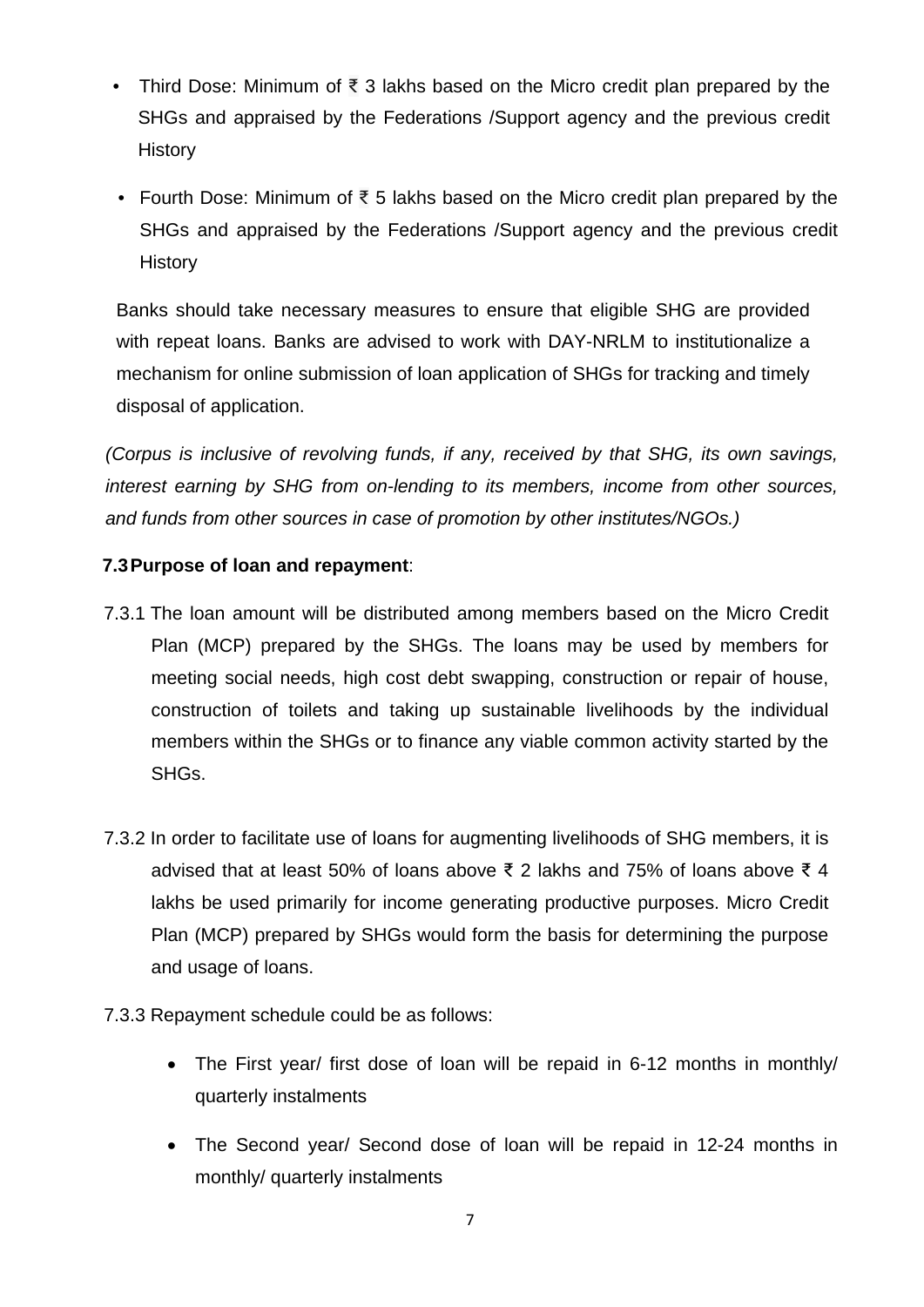- The Third year/ Third dose of loan will be repaid in 24-36 months in monthly/ quarterly instalments
- The loan from Fourth year/ Fourth dose onwards has to be repaid between 3- 6 years based on the cash flow in monthly/ quarterly installments.

**7.4. Security and Margin:** No collateral and no margin will be charged up to ₹ 10.00 lakhs limit to the SHGs. No lien should be marked against savings bank account of SHGs and no deposits should be insisted upon while sanctioning loans.

## **7.5. Dealing with Defaulters**:

7.5.1 It is desirable that willful defaulters should not be financed under DAY-NRLM. In case willful defaulters are members of a group, they might be allowed to benefit from the thrift and credit activities of the group including the corpus built up with the assistance of Revolving Fund. But at the stage of accessing bank loan by SHG for financing economic activities by its members, the willful defaulters should not have the benefit of such bank loan until the outstanding loans are repaid. Willful defaulters of the group should not get benefits under the DAY-NRLM Scheme and the group may be financed excluding such defaulters while documenting the loan. However, banks should not deny loan to entire SHG on the pretext that spouse or other family members of individual members of SHG being a defaulter with the bank. Further, non-willful defaulters should not be debarred from receiving the loan. In case default is due to genuine reasons, Banks may follow the norms suggested for restructuring the account with revised repayment schedule.

## **8. Credit Target Planning**

8.1 Based on the Potential Linked Plan/State Focus Paper prepared by NABARD, SLBC sub-committee on SHG Bank Linkage may arrive at the district-wise, block-wise and branch-wise credit plan. The sub- committee should consider the existing SHGs, New SHGs proposed, and number of SHGs eligible for fresh and repeat loans as suggested by the SRLMs to arrive at the credit targets for the states. The targets so decided should be approved in the SLBC and should be reviewed and monitored periodically for effective implementation.

8.2. The district-wise credit plans should be communicated to the DCC. The Blockwise/Cluster-wise targets are to be communicated to the bank Branches through the Controllers**.**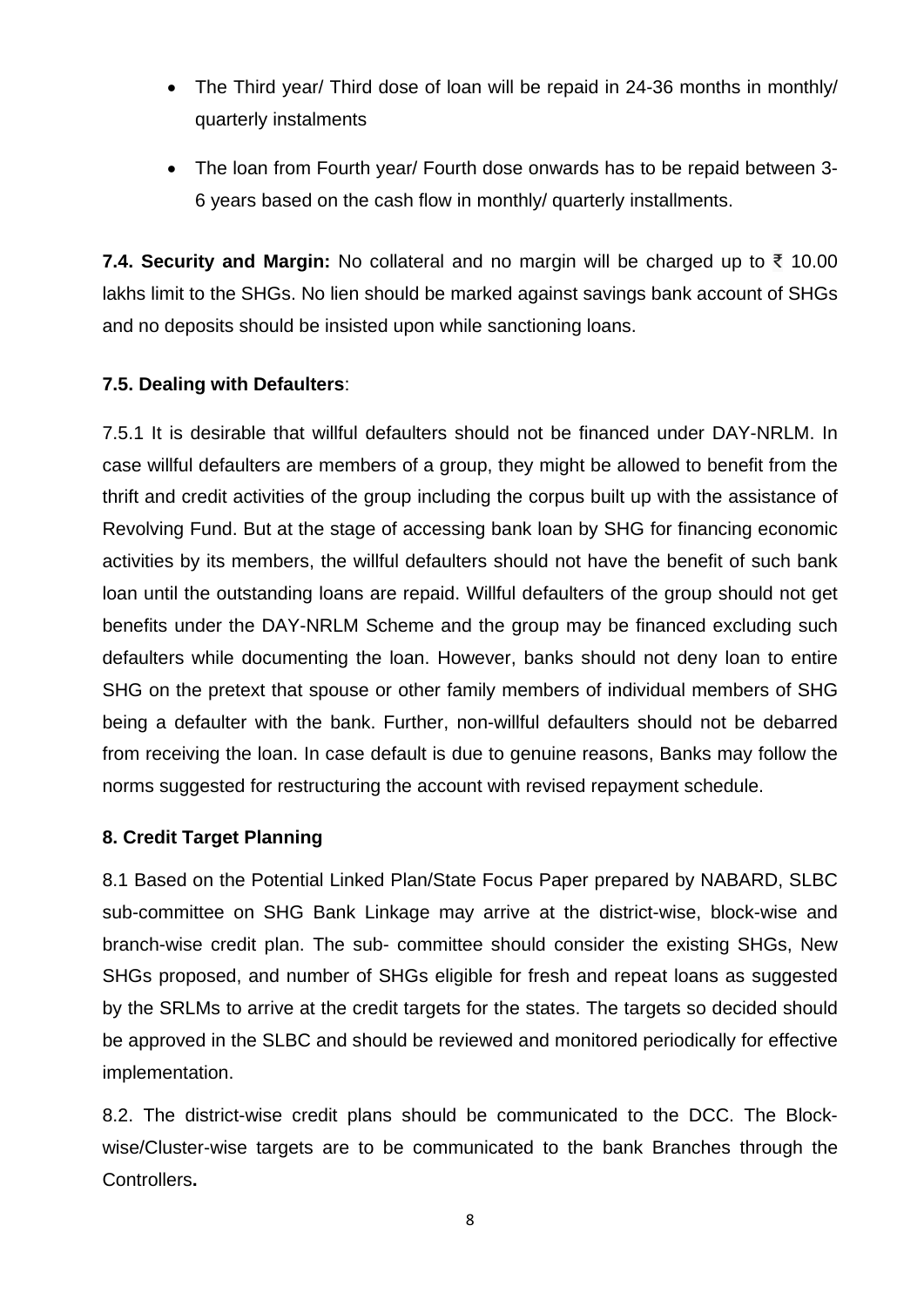#### **9. Post credit follow-up**

9.1 Loan pass books or statement of accounts in regional languages may be issued to the SHGs which may contain all the details of the loans disbursed to them and the terms and conditions applicable to the loan sanctioned. The passbook should be updated with every transaction made by the SHGs. At the time of documentation and disbursement of loan, it is advisable to clearly explain the terms and conditions as part of financial literacy.

9.2 Bank branches may observe one fixed day in a fortnight to enable the staff to go to the field and attend the meetings of the SHGs and Federations to observe the operations of the SHGs and keep a track of the regularity in the SHGs meetings and performance.

#### **10. Repayment:**

Prompt repayment of the loans is necessary to ensure the success of the programme. Banks shall take all possible measures, i.e. personal contact, organization of joint recovery camps with District Mission Management Units (DPMUs) / DRDAs to ensure the recovery of loans. Keeping in view, the importance of loan recovery, banks should prepare a list of defaulting SHGs under DAY-NRLM every month and furnish the list in the BLBC, DCC meetings. This would ensure that DAY-NRLM staff at the district/ block level will assist the bankers in initiating the repayment.

#### **11. Deputation of the bank officials to SRLMs**

As a measure of strengthening the (DPMUs) / DRDAs and for promoting a better credit environment, deputation of the bank officials to DPMUs/ DRDAs has been suggested. Banks may consider deputing officers at various levels to the State Governments/DRDAs in consultation with them.

#### **12. Supervision and monitoring of the Scheme**

Banks may set up DAY-NRLM cells at Regional/Zonal offices. These cells should periodically monitor and review the flow of credit to the SHGs, ensure the implementation of the guidelines to the scheme, collect data from the branches and make available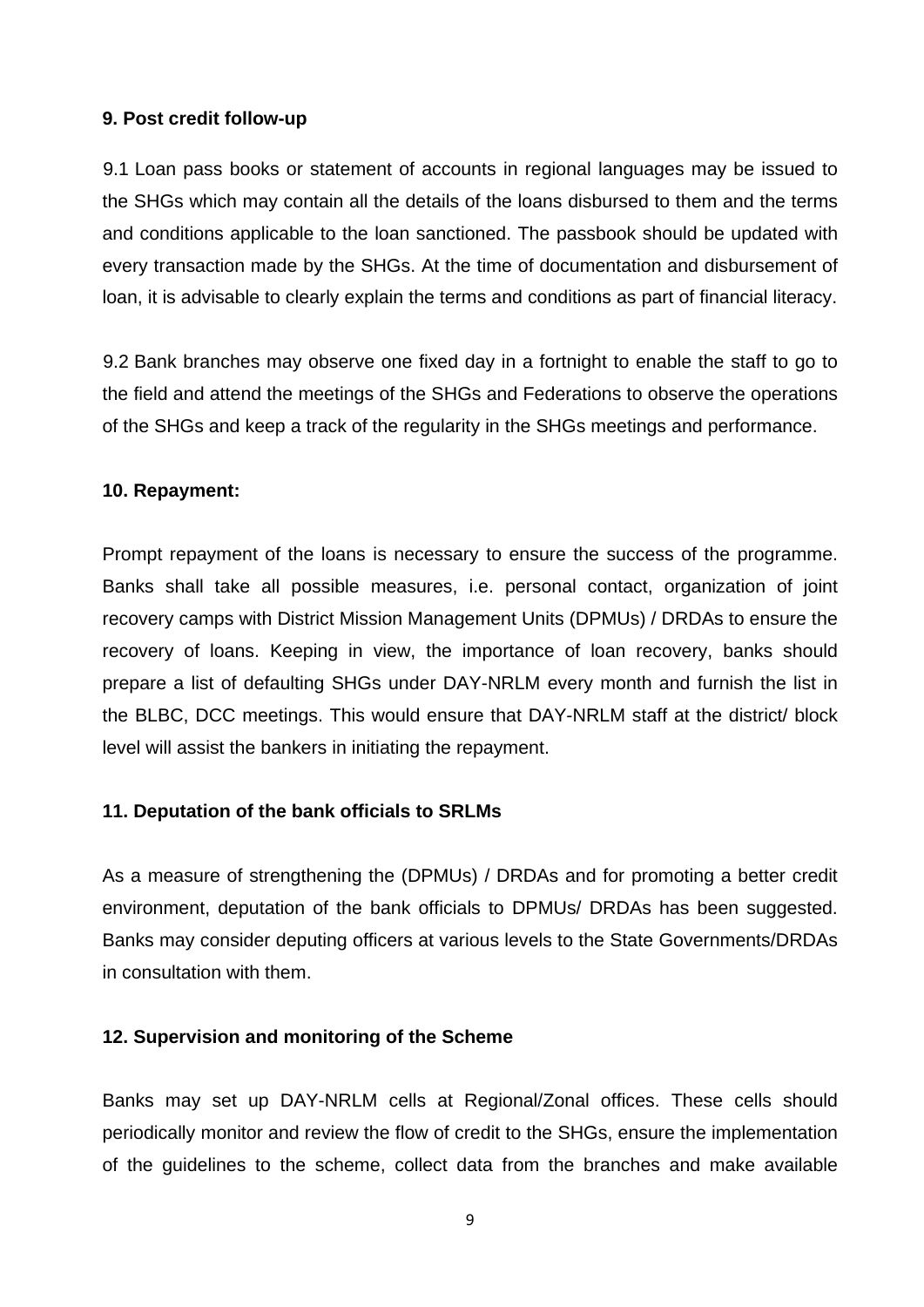consolidated data to the Head office and the DAY-NRLM units at the districts/ blocks. The cell should also discuss this consolidated data in the SLBC, BLBC and DCC meetings regularly to maintain the effective communication with the state staff and all banks.

12.1 **State Level Bankers' Committee:** SLBCs shall constitute a sub-committee on SHG-bank linkage. The sub-committee should consist of members from all banks operating in the State, RBI, NABARD, CEO of SRLM, representatives of State Rural Development Department, Secretary-Institutional Finance and Representatives of Development Departments etc. The sub- committee shall meet once in a month with a specific agenda of review, implementation and monitoring of the SHG-Bank linkage and the issues/ constraints in achievement of the credit target. The decisions of SLBCs should be derived from the analysis of the reports of the sub-committee.

12.2 **District Coordination Committee:** The DCC (DAY-NRLM sub-committee) shall regularly monitor the flow of credit to SHGs at the district level and resolve issues that constrain the flow of credit to the SHGs at district level. This committee meeting should have participation of LDMs, AGM of NABARD, district coordinators of the banks and DPMU staff representing DAY-NRLM and office bearers of SHG federations.

12.3 **Block level Bankers Committee:** The BLBC shall meet regularly and take up issues of SHG bank linkage at the block level. In this Committee, the SHGs/ Federations of the SHGs should be included as members to raise their voice in the forum. Branch wise status of SHG credit shall be monitored at the BLBC (Annex B and C may be used for the purpose)

12.4 **Reporting to Lead District Managers:** The branches may furnish the progress report and the delinquency report achieved under various activities of DAY-NRLM in the format at [Annex 'IV'](#page-26-0) and ['Annex V'](#page-27-0) to the LDM every month for onward submission to Special Steering Committee/sub-committee constituted by SLBC.

12.5 Reporting to RBI: Banks may give a state-wise consolidated report on the progress made on DAY-NRLM to RBI/NABARD at quarterly intervals. The data may be submitted within a month from the end of the concerned quarter.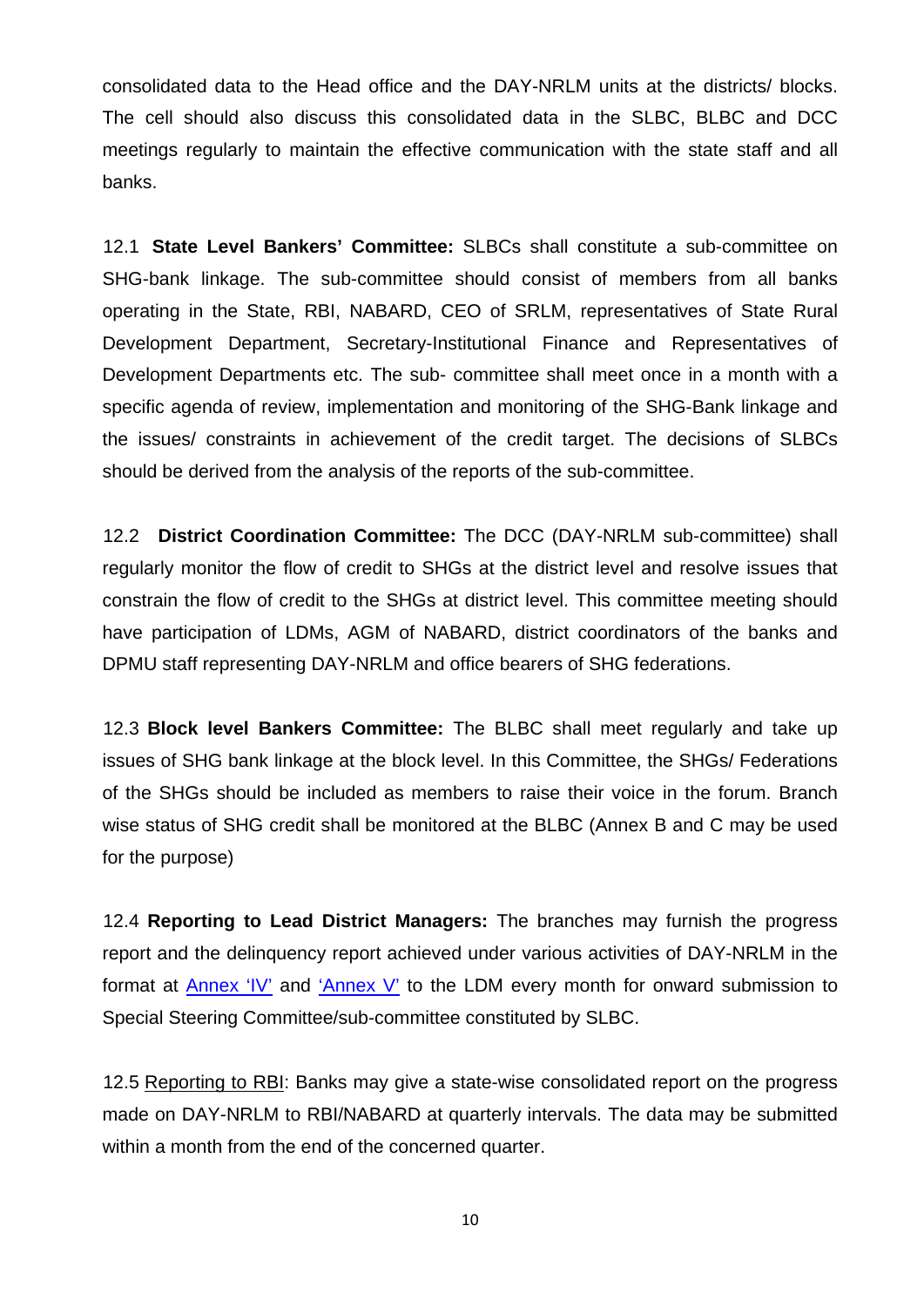12.6 LBR returns: Existing procedure of submitting LBR returns to be continued duly furnishing the correct code.

#### 13. **Data Sharing:**

Data sharing on a mutually agreed format / interval may be provided to DAY-NRLM or State Rural Livelihood Missions (SRLMs) for initiating various strategies including recovery etc. The financing banks are advised to regularly share data on loans to SHGs with the DAY-NRLM or SRLMs, directly from the CBS platform.

### 14. **DAY-NRLM support to the bankers:**

14.1 SRLM would develop strategic partnerships with major banks at various levels. It would invest in creating enabling conditions for both the banks and the poor for a mutually rewarding relationship.

14.2 SRLM will assist the SHGs through imparting financial literacy, extending counselling services on savings, credit and training on Micro-investment Planning embedded in capacity building.

14.3 SRLMs will extend support to banks for improving quality of banking services to poor clients including follow-up for recovery of over dues if any, by positioning customer relationship managers (Bank Mitra/ Sakhi) with every bank branch involved in financing of SHGs.

14.4 Leveraging IT mobile technologies and institutions of poor, youth or SHG member as business facilitators and business correspondents.

14.5. **Community Based Repayment mechanism (CBRM)**: One exclusive sub committee for SHG Bank Linkage may be formed at village/cluster/ block level which will provide support to the banks in ensuring proper utilization of loan amount, recovery etc. The bank linkage sub - committee members from each village level federation along with project staff will meet once in a month under the chairmanship of the Branch Manager in the branch premises with the agenda items relating to bank linkage.

11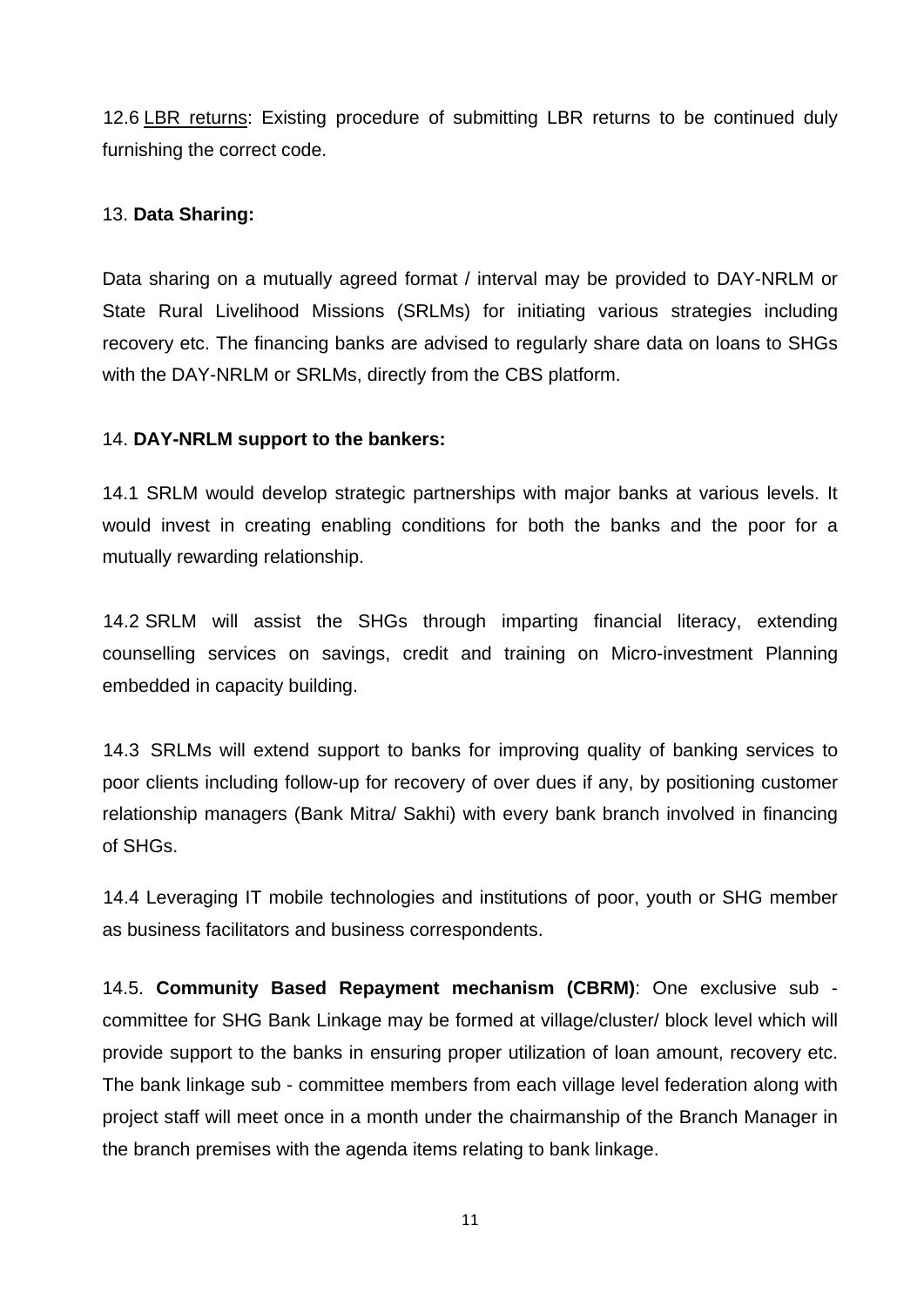#### **Key Features of DAY-NRLM**

<span id="page-12-0"></span>1. **Universal Social Mobilization:** To begin with, DAY-NRLM would ensure that at least one member from each identified rural poor household, preferably a woman, is brought under the Self Help Group (SHG) network in a time bound manner. Subsequently, both women and men would be organized for addressing livelihoods issues i.e. farmers organizations, milk producers' cooperatives, weavers associations, etc. All these institutions are inclusive and no poor would be left out of them. DAY-NRLM would ensure adequate coverage of vulnerable sections of the society such that 50% of the beneficiaries are SC/STs, 15% are minorities and 3% are persons with disability, while keeping in view the ultimate target of 100% coverage of all households under the automatically included criteria and households with at least one deprivation criteria as per Socio-Economic and Caste Census (SECC).

**2. Participatory Identification of poor (PIP):** The experience from SGSY suggests that the current BPL list has large inclusion and exclusion errors. To widen the target groups beyond the BPL list and to include all the needy poor identified as households with at least one deprivation criteria as per Socio-Economic and Caste Census (SECC). DAY-NRLM will also undertake community-based process i.e. participation of the poor in the process of identifying the target group. Participatory process based on sound methodology and tools *(social mapping and well-being categorization, deprivation indicators)* and also locally understood and accepted criterion ensures local consensus that inadvertently reduces the inclusion and exclusion errors and enables formation of the groups on the basis of mutual affinity. Over the years, the participatory method of identifying the poor have been developed and applied successfully in the states like AP, Kerala, Tamil Nadu and Odisha.

The households identified with at least one deprivation criteria as per SECC along with households identified through the P.I.P process will be accepted as DAY-NRLM target group and will be eligible for all the benefits under the programme. The list finalized after PIP process will be vetted by the Gram Sabha and approved by the Gram Panchayat.

Till the PIP process is undertaken by the State in a particular district/Block, the rural households with at least one deprivation criteria as per SECC list will be targeted under

12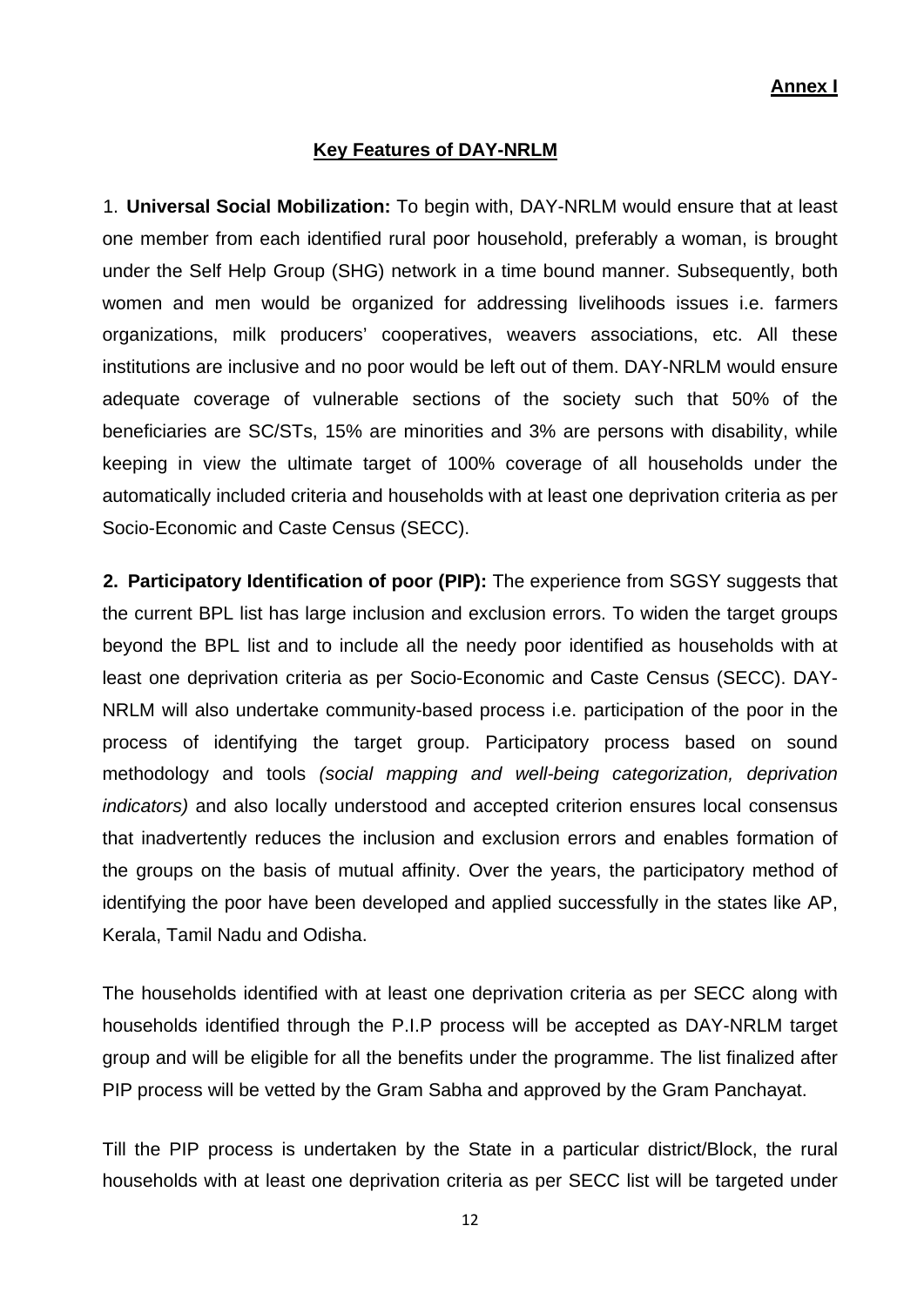DAY-NRLM. As already provided in the Framework for implementation of DAY-NRLM, up to 30% of the total membership of the SHGs may be from among the population marginally above the poverty line, subject to the approval of other members of the group. This 30% also includes the poor households whose name does not figure in the SECC list but are as poor as those included in SECC list.

**3. Promotion of Institutions of the poor:** Strong institutions of the poor such as SHGs and their village level and higher-level federations are necessary to provide space, voice and resources for the poor and for reducing their dependence on external agencies. They empower them and also act as instruments of knowledge and technology dissemination, and hubs of production, collectivization and commerce. DAY-NRLM, therefore, would focus on setting up these institutions at various levels. In addition, DAY-NRLM would promote specialized institutions like Livelihoods collectives, producers' cooperative/companies for livelihoods promotion through deriving economies of scale, backward and forward linkages, and access to information, credit, technology, markets etc. The Livelihoods collectives would enable the poor to optimize their limited resource.

**4. Strengthening all existing SHGs and federations of the poor.** There are existing institutions of the poor women formed by Government efforts and efforts of NGOs. DAY-NRLM would strengthen all existing institutions of the poor in a partnership mode. The self-help promoting institutions both in the Government and in the NGO sector would promote social accountability practices to introduce greater transparency. This would be in addition to the mechanisms that would be evolved by SRLMs and state governments. The learning from one another underpins the key processes of learning in DAY-NRLM.

**5. Emphasis on Training, Capacity building and skill building:** DAY-NRLM would ensure that the poor are provided with the requisite skills for managing their institutions, linking up with markets, managing their existing livelihoods, enhancing their credit absorption capacity and credit worthiness, etc. A multi-pronged approach is envisaged for continuous capacity building of the targeted families, SHGs, their federations, government functionaries, bankers, NGOs and other key stakeholders. Particular focus would be on developing and engaging community professionals and community resource persons for capacity building of SHGs and their federations and other collectives. DAY-NRLM would make extensive use of ICT to make knowledge dissemination and capacity building more effective.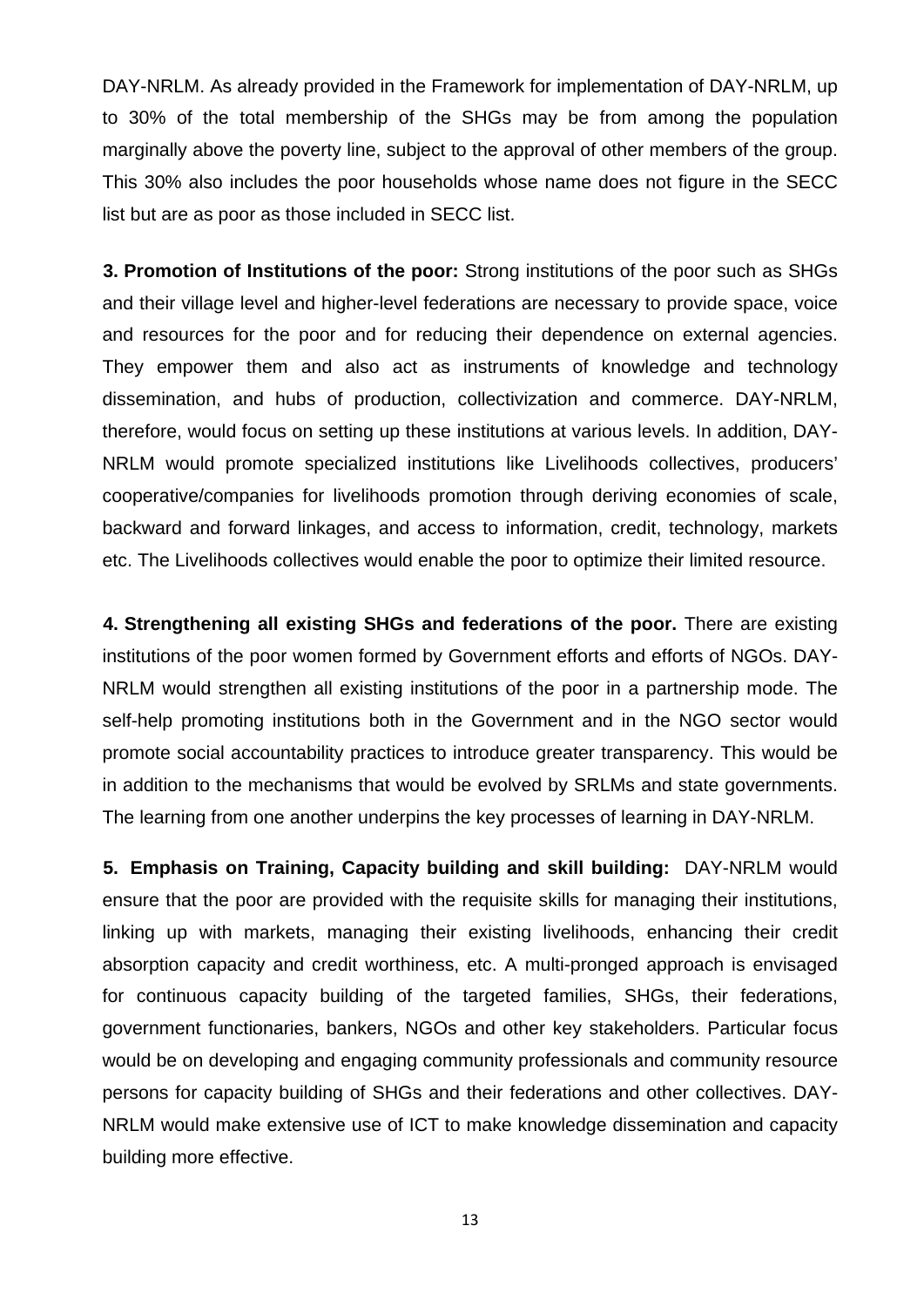**6. Revolving Fund and Community investment support Fund (C.I.F):** A Revolving Fund would be provided to eligible SHGs as an incentive to inculcate the habit of thrift and accumulate their own funds towards meeting their credit needs in the long-run and immediate consumption needs in the short-run. The C.I.F would be a corpus and used for meeting the members' credit needs directly and as catalytic capital for leveraging repeat bank finance. The C.I.F would be routed to the SHGs through the Federations. The key to coming out of poverty is continuous and easy access to finance, at reasonable rates, till they accumulate their own funds in large measure.

**7. Universal Financial Inclusion:** DAY-NRLM would work towards achieving universal financial inclusion, beyond basic banking services to all the poor households, SHGs and their federations. DAY-NRLM would work on both demand and supply side of Financial Inclusion. On the demand side, it would promote financial literacy among the poor and provides catalytic capital to the SHGs and their federations. On the supply side, it would coordinate with the financial sector and encourage use of Information, Communication & Technology (ICT) based financial technologies, business correspondents and community facilitators like 'Bank Mitras'. It would also work towards universal coverage of rural poor against loss of life, health and assets. Further, it would work on remittances, especially in areas where migration is endemic.

**8. Provision of Interest Subvention:** The rural poor need credit at low rate of interest and in multiple doses to make their ventures economically viable. In order to ensure affordable credit, DAY-NRLM has a provision for subvention on interest rate above 7% per annum for all eligible SHGs, who have availed loans from mainstream financial institutions.

**9. Funding Pattern:** DAY-NRLM is a Centrally Sponsored Scheme and the financing of the programme would be shared between the Centre and the States in the ratio of 60:40 (90:10 in case of North Eastern States including Sikkim; completely from the Centre in case of UTs). The Central allocation earmarked for the States would broadly be distributed in relation to the incidence of poverty in the States.

**10. Phased Implementation:** Social capital of the poor consists of the institutions of the poor, their leaders, community professionals and more importantly community resource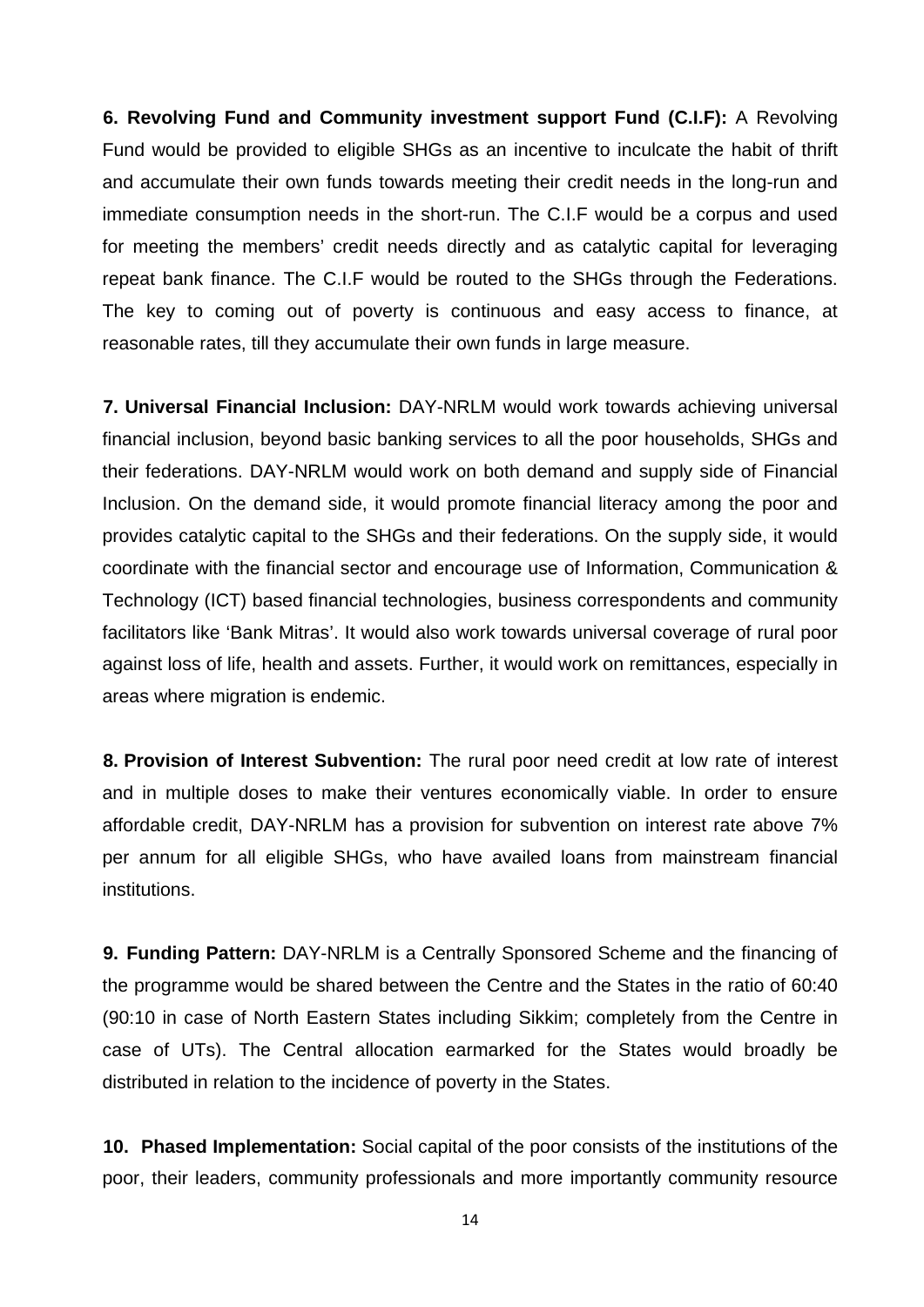persons (poor women whose lives have been transformed through the support of their institutions). Building up social capital takes some time in the initial years, but it multiplies rapidly after some time. If the social capital of the poor does not play the lead role in DAY-NRLM, then it would not be a people's programme. Further, it is important to ensure that the quality and effectiveness of the interventions is not diluted. Therefore, a phased implementation approach is adopted in DAY-NRLM. DAY-NRLM would reach all districts by the end of 12th Five-year Plan.

**11. Intensive blocks.** The blocks that are taken up for implementation of DAY-NRLM, 'intensive blocks', would have access to a full complement of trained professional staff and cover a whole range of activities of universal and intense social and financial inclusion, livelihoods, partnerships etc. However, in the remaining blocks or non-intensive blocks, the activities may be limited in scope and intensity.

**12. Rural Self Employment Training Institutes (RSETIs).** RSETI concept is built on the model pioneered by Rural Development Self Employment Institute (RUDSETI) – a collaborative partnership between SDME Trust, Syndicate Bank and Canara Bank. The model envisages transforming unemployed youth into confident self- employed entrepreneurs through a short duration experiential learning programme followed by systematic long duration hand holding support. The need-based training builds entrepreneurship qualities, improves self-confidence, reduces risk of failure and develops the trainees into change agents. Banks are fully involved in selection, training and post training follow up stages. The needs of the poor articulated through the institutions of the poor would guide RSETIs in preparing the participants/trainees in their pursuits of selfemployment and enterprises. DAY-NRLM would encourage public sector banks to set up RSETIs in all districts of the country.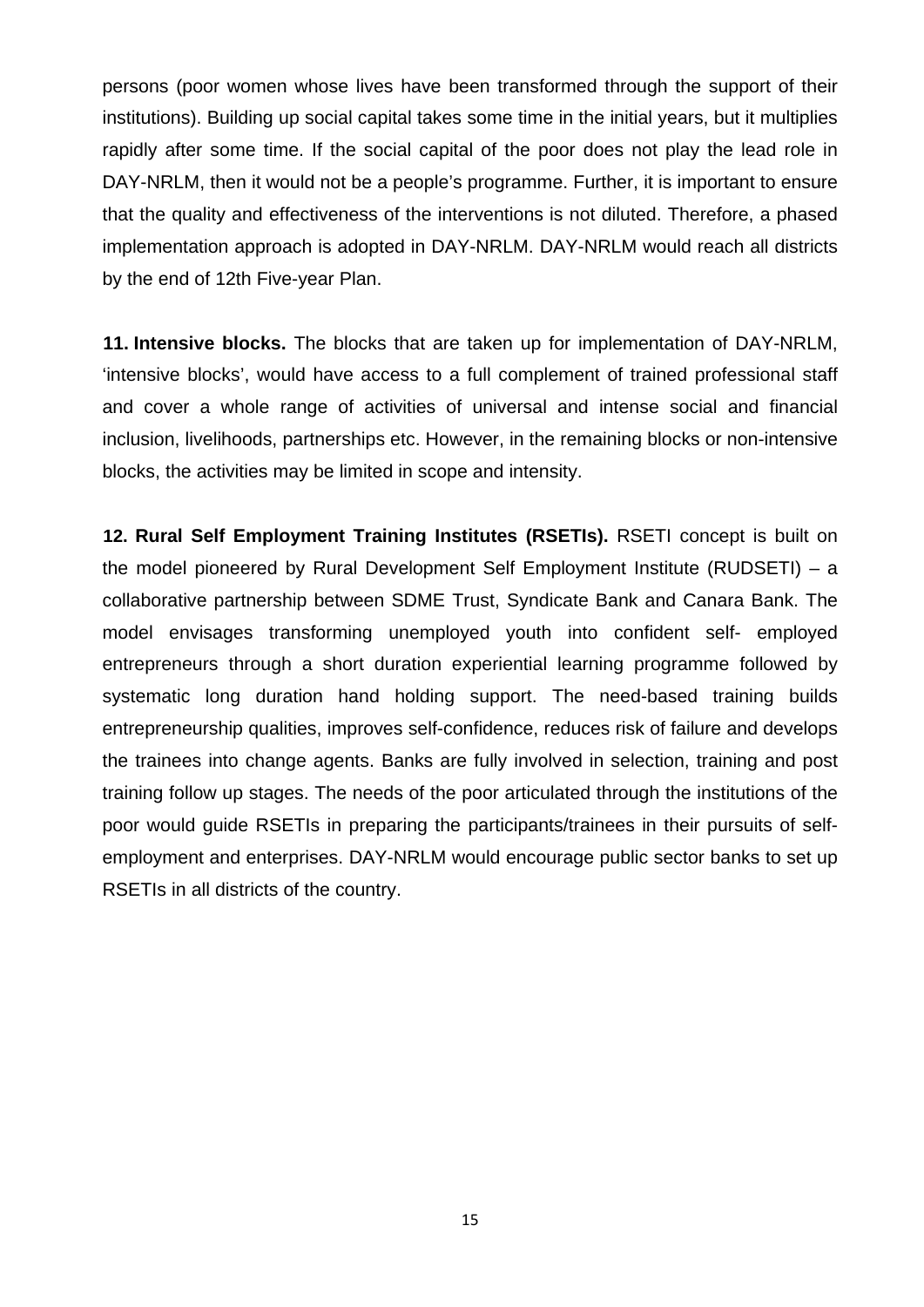### <span id="page-16-0"></span>**Interest subvention scheme for Women SHGs**

- **I.** Interest subvention scheme on Credit to Women SHG for all Commercial Banks (only Public Sector Banks, Private Sector Banks and Regional Rural Banks) and Co-operative banks in 250 districts
- i. All women SHGs will be eligible for interest subvention on credit up to 3 lakhs at 7% per annum. SHG availing capital subsidy under SGSY in their existing credit outstanding will not be eligible for benefit under this scheme.
- ii. The Commercial Banks and Cooperative Banks will lend to all the women SHGs at the rate of 7% in the 250 districts. *[Annex III](#page-20-0)* provides the names of the 250 districts.
- iii. All Commercial Banks (excluding RRBs) will be subvented to the extent of difference between the Weighted Average Interest Charged (*WAIC as specified by Department of Financial Services, Ministry of Finance)* and 7% subject to the maximum limit of 5.5%.This subvention will be available to all the Banks on the condition that they make SHG credit available at 7% p.a. in the 250 districts.
- iv. RRBs and Cooperative Banks will be subvented to the extent of difference between the maximum lending rates (as specified by NABARD) and 7% subject to the maximum limit of 5.5%. This subvention will be available to all RRBs and Cooperative Banks on the condition that they make SHG credit available at 7% p.a. in the 250 districts. RRBs and Cooperative Banks will also get concessional refinance from NABARD. Detailed guidelines for RRBs and Cooperative Banks will be issued by NABARD.
- v. Further, the SHGs will be provided with an additional 3% subvention on the prompt repayment of loans. For the purpose of Interest Subvention of additional 3% on prompt repayment, an SHG account will be considered prompt payee if it satisfies the following criterion.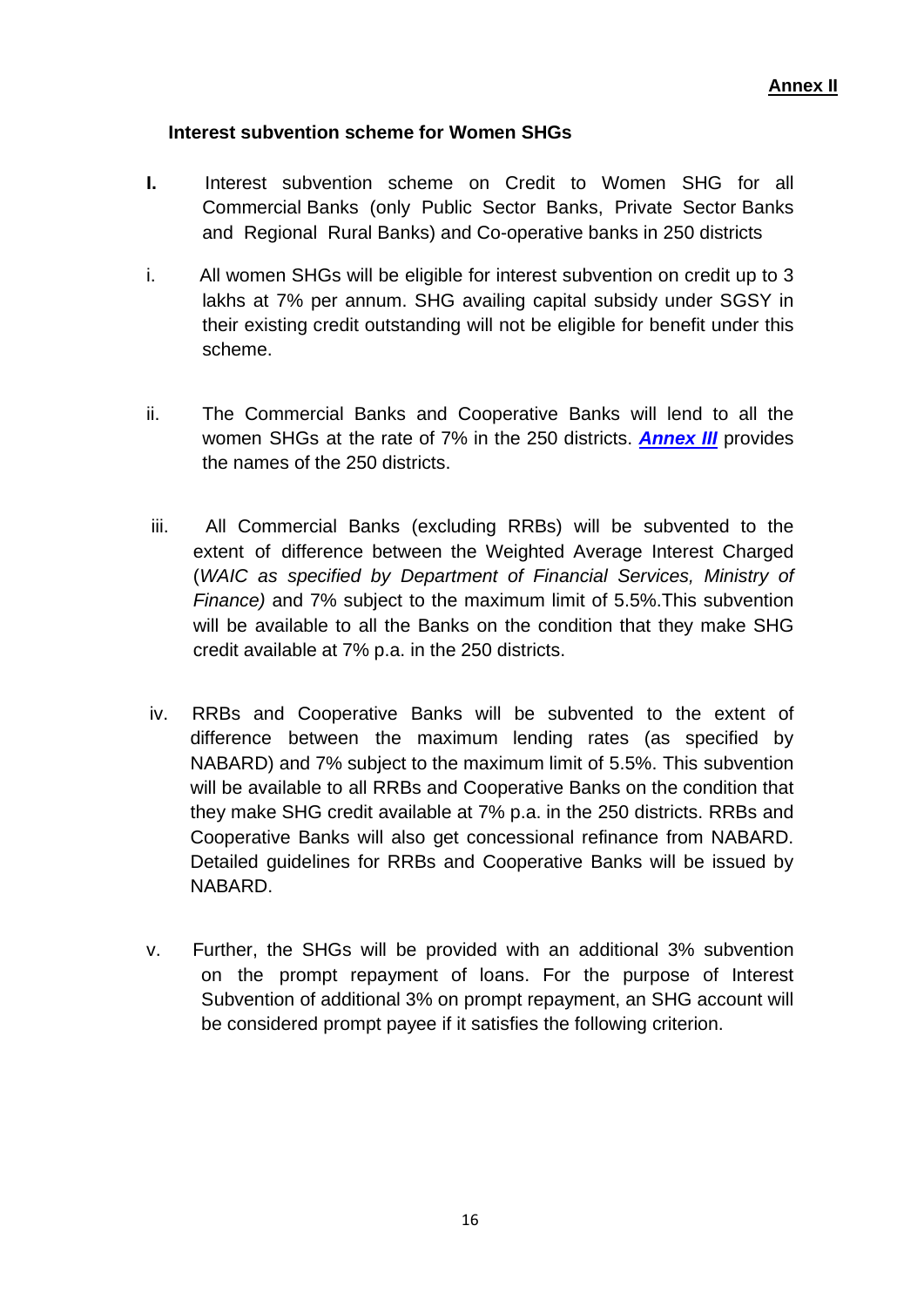## a. For Cash Credit Limit:

- i. Outstanding balance shall not have remained in excess of the limit /drawing power continuously for more than 30 days.
- ii. There should be regular credit and debits in the accounts. In any case there shall be at least one customer induced credit during a month.
- iii. Customer induced credit should be sufficient to cover the interest debited during the month.

b. For the Term loans: A term loan account where all of the interest payments and/or instalments of principal were paid within 30 days of the due date during the tenure of the loan, would be considered as an account having prompt payment.

All prompt payee SHG accounts as on the end of the reporting quarter will be eligible for the additional interest subvention of 3%. The banks should credit the amount of 3% interest subvention to the eligible SHG loan accounts and thereafter seek the reimbursement.

- vi. The Interest Subvention scheme shall be implemented for all commercial banks (excluding RRBs) through a Nodal Bank selected by the Ministry of Rural Development.
- vii. For the RRBs and Cooperative Banks the scheme will be operationalized by NABARD similar to the short-term crop loan scheme.
- viii. All Commercial Banks (including the PSBs, Private Banks and RRBs) who are operating on the Core Banking Solutions (CBS) can avail the interest subvention under the scheme.
- ix. In order to avail the Interest Subvention on credit extended to the SHGs @ 7%, regular subvention, all commercial banks (excluding RRBs) are required to upload the SHG loan account information on the Nodal Bank's portal as per the required technical specification. Banks must submit the claims for 3% additional subvention on the same portal.
- x. The claims submitted by bank should be accompanied by a Statutory Auditor's certificate (in original) certifying the claims for subvention as true and correct.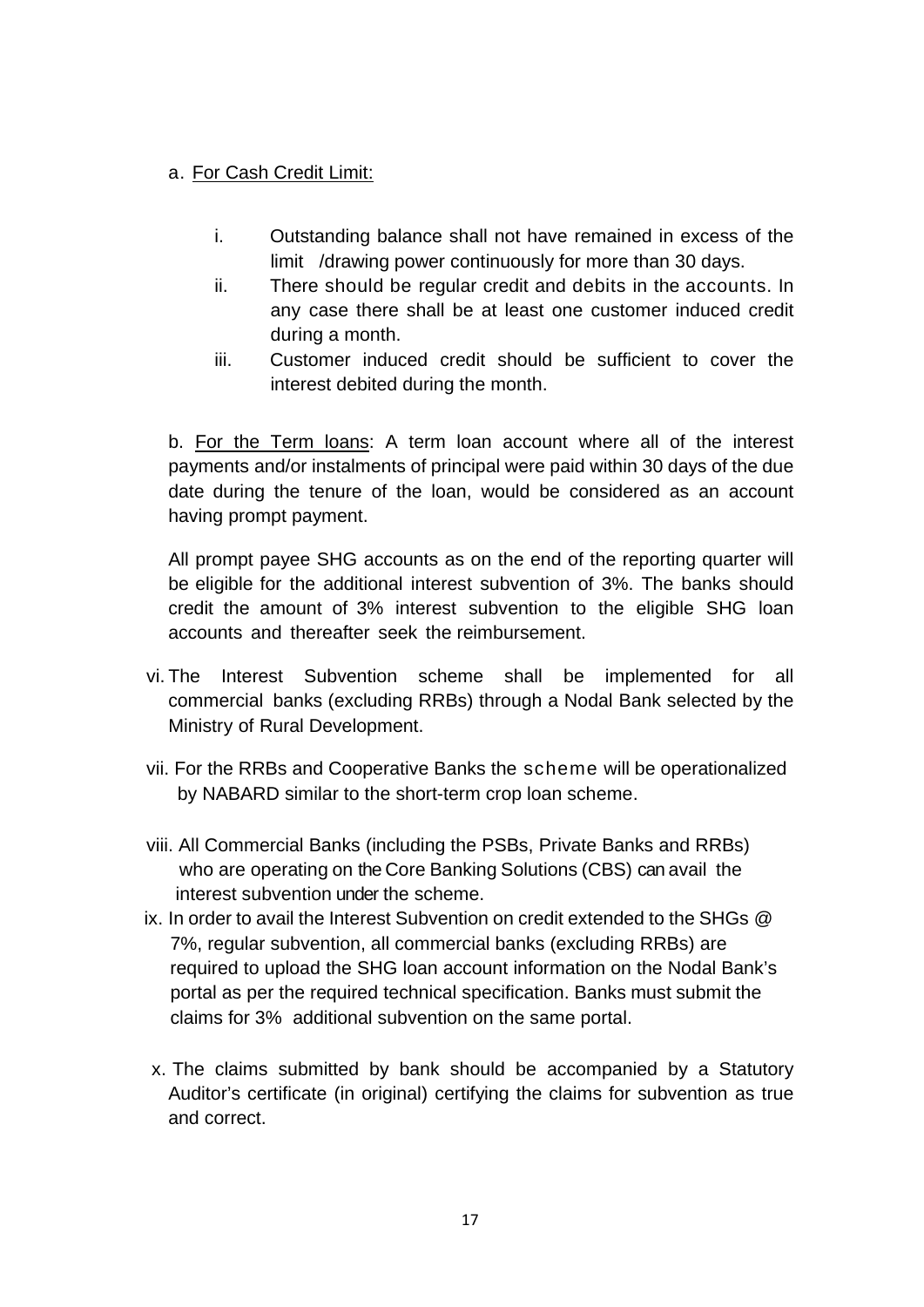- xi. In order to avail the Interest Subvention on credit extended to the SHGs @ 7%, all RRBs and Cooperative Banks are required to submit their claims to respective NABARD - Regional Offices on a quarterly basis as at June, September, December and March. The claims for the last quarter should be accompanied with a Statutory Auditor's certificate certifying the claims for the Financial Year as true and correct. The claims of any Bank for the quarter ending March will be settled by MoRD only on receipt of the Statutory Audited certificate for the complete Financial Year by the Bank.
- xii. RRBs and Cooperative Banks may submit their consolidated claims pertaining to the 3% additional subvention on disbursements made during the entire year to respective NABARD - Regional Offices latest by June every year, duly audited by Statutory Auditors certifying the correctness.
- xiii. Any remaining claim pertaining to the disbursements made during the year and not included during the year, may be consolidated separately and marked as an *'Additional Claim*' and submitted to Nodal Bank (for all Commercial banks except RRBs) and NABARD Regional Offices (for all RRBs and Cooperative Banks) latest by June every year, duly audited by Statutory Auditors certifying the correctness.
- xiv. Any corrections in claims by PSBs and Pvt. Sector Banks shall be adjusted from later claims based on auditor's certificate. The corrections must be made on the nodal banks portal accordingly.
- xv. For process of submission of claims by RRBs and Cooperative Banks, detailed guidelines will be issued by NABARD

## **II. Interest subvention scheme for Category II Districts (Other than 250 districts)**.

For category II districts, comprising of districts other than the above 250 districts, all women SHGs under DAY-NRLM will continue to be eligible for interest subvention to avail the loan facility at an interest rate of 7%. The funding for this subvention will be provided to the State Rural Livelihoods Missions (S.R.L.Ms). The State-wise distribution of the provision under this budget head would be determined each year. In the Category II districts, Banks will charge the SHGs as per their respective lending norms and the difference between the lending rates and 7% subjected to a maximum limit of 5.5% will be subvented in the loan accounts of the SHGs by the SRLM. In pursuance of the above, the salient features and the operational guidelines in respect of the interest subvention for the category II districts, are as follows: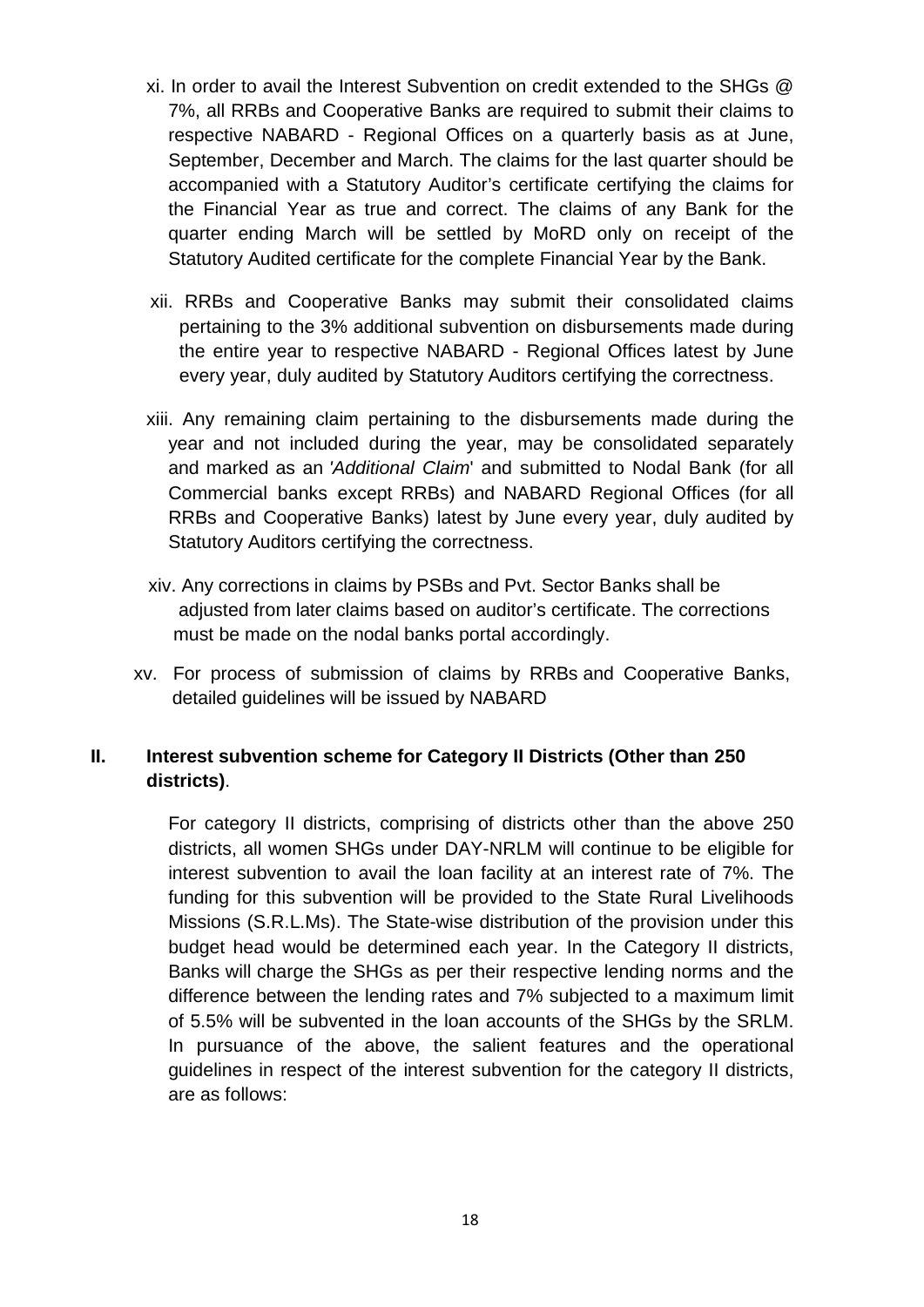## **(A) Role of the Banks**:

All banks who are operating on the Core Banking Solution (CBS) are required to furnish the details of the Credit disbursement and Credit outstanding of the SHGs across all districts in the desired format as suggested by the MoRD, directly from the CBS platform, to the Ministry of Rural Development *(through FTP)* and to the SRLMs. The information should be provided on a monthly basis to facilitate the calculation and disbursement of the Interest Subvention amount to SHGs.

## **B) Role of the State Governments:**

- i. All women SHGs, comprising of more than 70% BPL or rural poor members (rural poor as per the Participatory Identification Process) are regarded as SHGs under DAY-NRLM. Such SHGs, comprising of rural poor members from the intended DAY-NRLM target group will be eligible for interest subvention on credit up to  $\bar{\tau}$  3 lakhs at the rate of 7% per annum on prompt repayment.
- ii. This scheme will be implemented by the State Rural Livelihood Missions (SRLMs). SRLMs will provide interest subvention to the eligible SHGs who have accessed loan from Commercial and Cooperative Banks. The funding for this subvention will be met out of the Central Allocation: State Contribution in the ratio of 75:25.
- iii. The SHGs will be subvented with the extent of difference between the lending Rate of the banks and 7% subjected to a maximum limit of 5.5% by the SRLMs, directly on a monthly / quarterly basis. An e-transfer of the subvention amount will be made by the SRLM to the loan accounts of the SHGs who have repaid promptly.
- iv. Women SHGs who have availed capital subsidy under SGSY in their existing loans, will not be eligible for benefit of Interest Subvention for their subsisting loan under this scheme.
- v. SRLMs should submit Quarterly Utilization Certificate indicating subvention amounts transferred to the Loan accounts of the eligible SHGs

 $\frac{1}{\sqrt{2}}$  ,  $\frac{1}{\sqrt{2}}$  ,  $\frac{1}{\sqrt{2}}$  ,  $\frac{1}{\sqrt{2}}$  ,  $\frac{1}{\sqrt{2}}$  ,  $\frac{1}{\sqrt{2}}$  ,  $\frac{1}{\sqrt{2}}$  ,  $\frac{1}{\sqrt{2}}$  ,  $\frac{1}{\sqrt{2}}$  ,  $\frac{1}{\sqrt{2}}$  ,  $\frac{1}{\sqrt{2}}$  ,  $\frac{1}{\sqrt{2}}$  ,  $\frac{1}{\sqrt{2}}$  ,  $\frac{1}{\sqrt{2}}$  ,  $\frac{1}{\sqrt{2}}$ 

 The States with state specific interest subvention schemes are advised to harmonize their guidelines with the Central scheme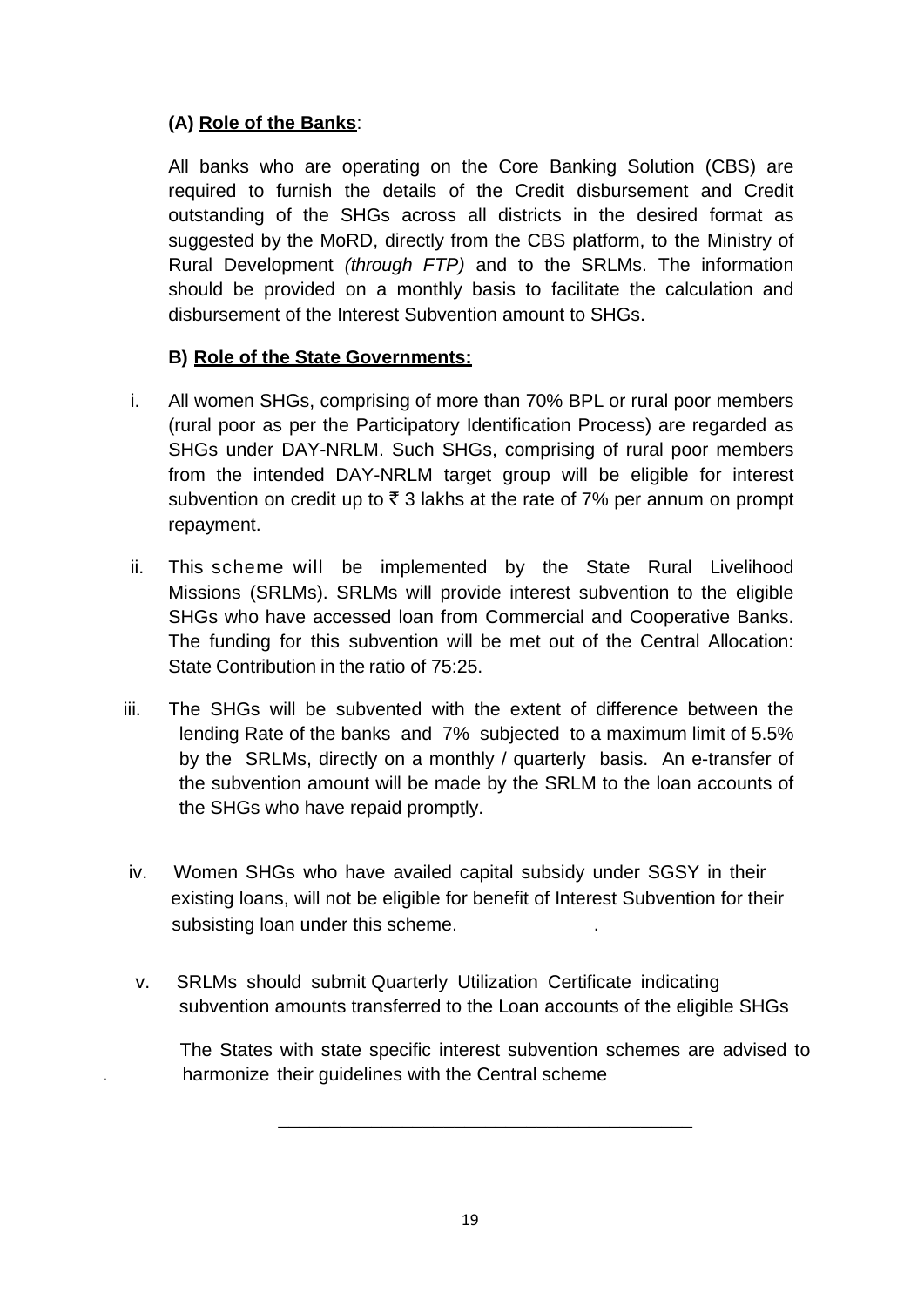## **Annexure III**

 $\hat{\mathbf{r}}$ 

## <span id="page-20-0"></span>**List of 250 eligible Districts for the Interest Subvention on the loan at 7% and additional interest Subvention of 3% on the prompt repayment**

 $\mathcal{L}^{\text{max}}$ 

| $\underline{\underline{\mathbf{S}}}$<br>$No$ | <b>States</b>            | $\underline{\mathbf{S}}$<br><u>No</u> | <b>Name of districts</b> |  |  |  |
|----------------------------------------------|--------------------------|---------------------------------------|--------------------------|--|--|--|
| $\mathbf 1$                                  | <b>ANDHRA PRADESH</b>    | 1                                     | Guntur                   |  |  |  |
|                                              |                          | $\overline{2}$                        | Krishna                  |  |  |  |
|                                              |                          | 3                                     | Srikakulam               |  |  |  |
|                                              |                          | $\overline{4}$                        | East Godavari            |  |  |  |
|                                              |                          | 5                                     | Vijaynagram              |  |  |  |
|                                              |                          | 6                                     | Visakhapatnam            |  |  |  |
| $\overline{2}$                               | <b>ARUNACHAL PRADESH</b> | 1                                     | East Siang               |  |  |  |
|                                              |                          | $\overline{2}$                        | East Kameng              |  |  |  |
|                                              |                          | 3                                     | Papumpare                |  |  |  |
|                                              |                          | $\overline{4}$                        | Lohit                    |  |  |  |
| 3                                            | <b>ASSAM</b>             | 1                                     | Chirang                  |  |  |  |
|                                              |                          | $\overline{2}$                        | Karbi Anglong            |  |  |  |
|                                              |                          | 3                                     | Sonitpur                 |  |  |  |
|                                              |                          | $\overline{\mathcal{A}}$              | Tinsukiya                |  |  |  |
|                                              |                          | 5                                     | Hailakandi               |  |  |  |
|                                              |                          | 6                                     | Dhemeji                  |  |  |  |
|                                              |                          | 7                                     | <b>Jorhat</b>            |  |  |  |
|                                              |                          | 8                                     | Nagaon                   |  |  |  |
| $\overline{4}$                               | <b>BIHAR</b>             | 1                                     | Saharsa                  |  |  |  |
|                                              |                          | $\overline{2}$                        | Supaul                   |  |  |  |
|                                              |                          | 3                                     | Madhepura                |  |  |  |
|                                              |                          | $\overline{4}$                        | Nalanda                  |  |  |  |
|                                              |                          | 5                                     | Khagria                  |  |  |  |
|                                              |                          | 6                                     | EastChamparan (Motihari) |  |  |  |
|                                              |                          | 7                                     | Arwal                    |  |  |  |
|                                              |                          | 8                                     | Aurangabad               |  |  |  |
|                                              |                          | 9                                     | Gaya                     |  |  |  |
|                                              |                          | 10                                    | Jamui                    |  |  |  |
|                                              |                          | 11                                    | Jehanabad                |  |  |  |
|                                              |                          | 12                                    | Kaimur                   |  |  |  |
|                                              |                          | 13                                    | Munger                   |  |  |  |
|                                              |                          | 14                                    | Nawada                   |  |  |  |
|                                              |                          | 15                                    | Rohtas                   |  |  |  |
|                                              |                          | 16                                    | Paschim Champaran        |  |  |  |
|                                              |                          | 17                                    | Sitamarhi                |  |  |  |
| 5                                            | <b>CHATTISGARH</b>       | 1                                     | Balarampur               |  |  |  |
|                                              |                          | $\overline{2}$                        | Surajpur                 |  |  |  |
|                                              |                          | 3                                     | Sukama                   |  |  |  |
|                                              |                          | 4                                     | Kondagaon                |  |  |  |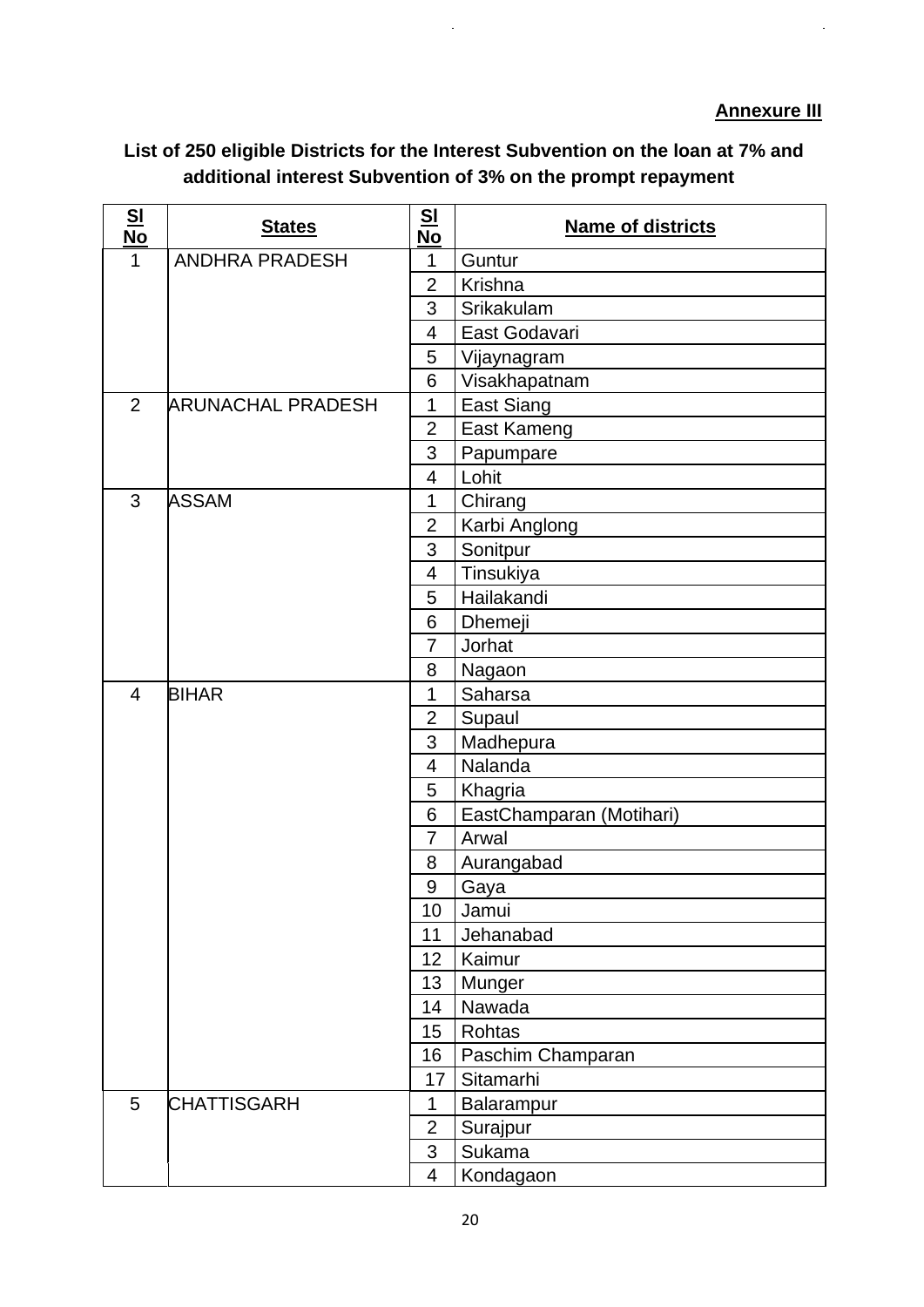| S <sub>1</sub><br>N <sub>O</sub> | <b>States</b>    | S <sub>1</sub><br><u>No</u> | <b>Name of districts</b> |
|----------------------------------|------------------|-----------------------------|--------------------------|
|                                  |                  | 5                           | Gariyaband               |
|                                  |                  | 6                           | <b>Baloda Bazar</b>      |
|                                  |                  | $\overline{7}$              | <b>Dhamtari</b>          |
|                                  |                  | 8                           | Raigarh                  |
|                                  |                  | 9                           | <b>Bastar</b>            |
|                                  |                  | 10                          | <b>Bijapur</b>           |
|                                  |                  | 11                          | Dantewada                |
|                                  |                  |                             | Jashpur                  |
|                                  |                  |                             | Kanker                   |
|                                  |                  | 14                          | Kawardha                 |
|                                  |                  | 15                          | Koriya                   |
|                                  |                  | 16                          | Narayanpur               |
|                                  |                  | 17                          | Rajnandgaon              |
|                                  |                  | 18                          | Sarguja                  |
| 6                                | <b>GUJARAT</b>   | 1                           | Chhotaudepur             |
|                                  |                  | $\overline{2}$              | Mahisagar                |
|                                  |                  | 3                           | Mehsana                  |
|                                  |                  | 4                           | Junagadh                 |
|                                  |                  | 5                           | Vadodara                 |
|                                  |                  | 6                           | Banaskantha              |
|                                  |                  | $\overline{7}$              | Panchmahal               |
| $\overline{7}$                   |                  | 1                           | Pakkur                   |
|                                  | <b>JHARKHAND</b> | $\overline{2}$              | Dumka                    |
|                                  |                  | 3                           | Godda                    |
|                                  |                  | 4                           | <b>Bokarao</b>           |
|                                  |                  | 5                           | Chatra                   |
|                                  |                  | 6                           | Garhwa                   |
|                                  |                  | $\overline{7}$              | Giridh                   |
|                                  |                  | 8                           | Gumla                    |
|                                  |                  | 9                           | Hazaribagh               |
|                                  |                  | 10                          | Khunti                   |
|                                  |                  | 11                          | Kodarma                  |
|                                  |                  | 12                          | Latehar(N)               |
|                                  |                  | 13                          | Lohardaga                |
|                                  |                  | 14                          | Paschim Singhbhum        |
|                                  |                  | 15                          | Palamu                   |
|                                  |                  | 16                          | Purbi Singhbhum          |
|                                  |                  | 17                          | Ramgarh                  |
|                                  |                  | 18                          | Ranchi(Rural)            |
|                                  |                  | 19                          | Saraikela(N)             |
|                                  |                  | 20                          | Simdega(N)               |
| 8                                | <b>KARNATAKA</b> | 1                           | <b>Bijapur</b>           |
|                                  |                  | $\overline{2}$              | Chamrajnagar             |
|                                  |                  | 3                           | Chitradurga              |

 $\mathcal{L}_{\mathcal{A}}$ 

 $\hat{\mathcal{A}}$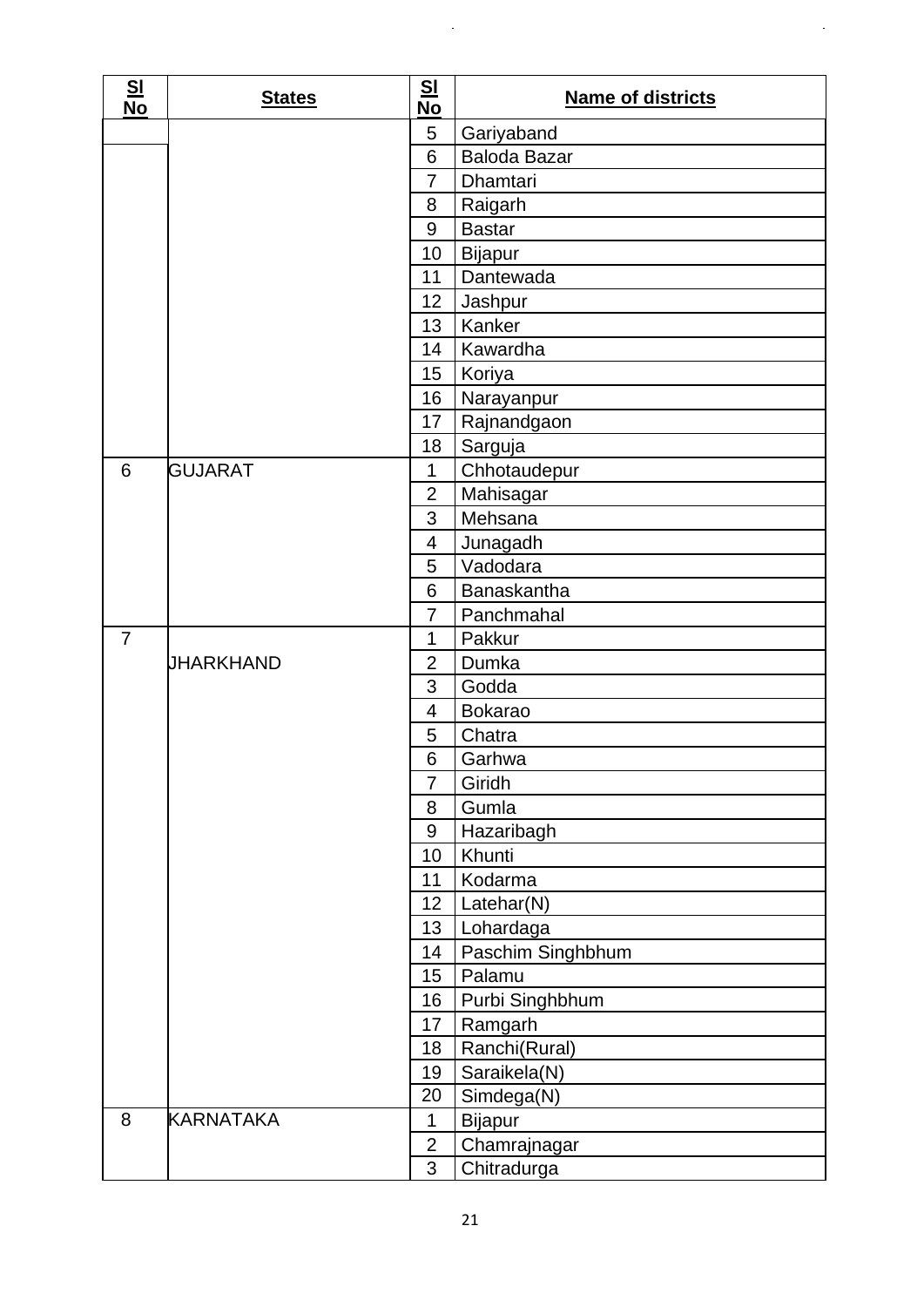| $\frac{\mathsf{SI}}{\mathsf{No}}$ | <b>States</b>         | $\frac{SI}{No}$  | <b>Name of districts</b> |
|-----------------------------------|-----------------------|------------------|--------------------------|
|                                   |                       | $\overline{4}$   | Gulbarga                 |
|                                   |                       | 5                | <b>Mysore</b>            |
|                                   |                       | 6                | Tumkur                   |
|                                   |                       | $\overline{7}$   | Gadag                    |
|                                   |                       | 8                | Koppal                   |
| 9                                 | <b>MADHYA PRADESH</b> | 1                | Sager                    |
|                                   |                       | $\overline{2}$   | Damoh                    |
|                                   |                       | 3                | Tikamgarh                |
|                                   |                       | 4                | Panna                    |
|                                   |                       | 5                | Chahatapur               |
|                                   |                       | 6                | Jhabua                   |
|                                   |                       | $\overline{7}$   | <b>Dhar</b>              |
|                                   |                       | 8                | Annupur                  |
|                                   |                       | 9                | <b>Balaghat</b>          |
|                                   |                       | 10               | Dindori                  |
|                                   |                       | 11               | Mandala                  |
|                                   |                       | 12               | Seoni                    |
|                                   |                       | 13               | Shahdol                  |
|                                   |                       | 14               | Sidhi                    |
|                                   |                       | 15               | Umaria                   |
|                                   |                       | 16               | Chhindwara               |
|                                   |                       | 17               | Singrauli                |
|                                   |                       | 18               | Badwani                  |
|                                   |                       | 19               | Sheopur                  |
|                                   |                       | 20               | Alirajpur                |
| 10                                | <b>MAHARASHTRA</b>    | 1                | Solapur                  |
|                                   |                       | $\overline{c}$   | Ratnagiri                |
|                                   |                       | 3                | Thane                    |
|                                   |                       | 4                | Wardha                   |
|                                   |                       | 5                | <b>Beed</b>              |
|                                   |                       | 6                | Sindhurdurg              |
|                                   |                       | $\overline{7}$   | Chandrapur               |
|                                   |                       | 8                | Gadchiroli               |
|                                   |                       | $\boldsymbol{9}$ | Gondia                   |
|                                   |                       | 10               | Jalna                    |
|                                   |                       | 11               | Osmanabad                |
|                                   |                       | 12               | Nandurbar                |
|                                   |                       | 13               | Yavatmal                 |
| 11                                | <b>ODISHA</b>         | $\mathbf 1$      | Angul                    |
|                                   |                       | $\overline{2}$   | <b>Bhadrak</b>           |
|                                   |                       | 3                | <b>Balasore</b>          |
|                                   |                       | 4                | Cuttack                  |
|                                   |                       | 5                | Balangir                 |
|                                   |                       | 6                | Devagarh                 |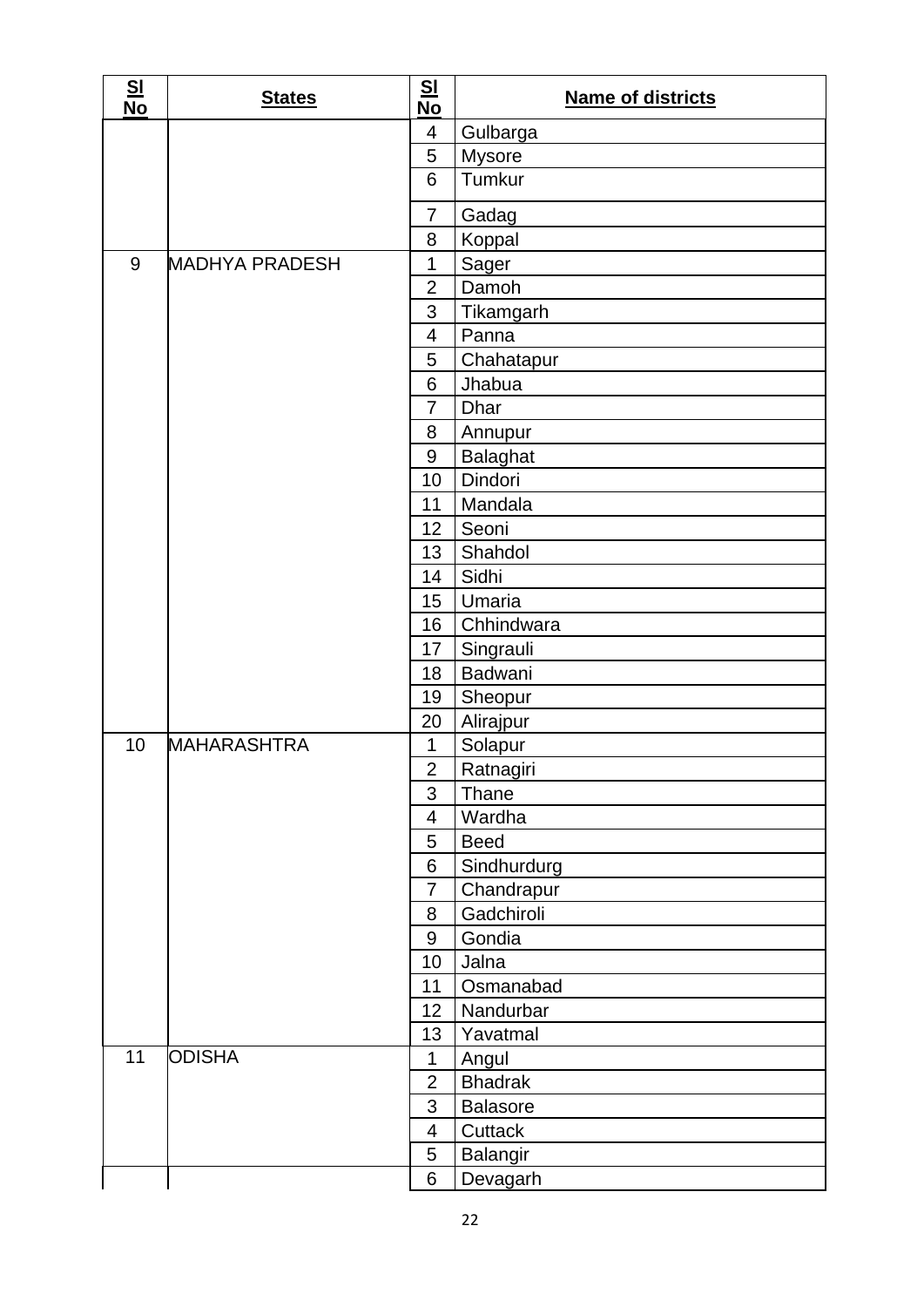| S <sub>1</sub><br>$N_{\Omega}$ | <b>States</b>     | S <sub>1</sub><br><b>No</b> | <b>Name of districts</b> |
|--------------------------------|-------------------|-----------------------------|--------------------------|
|                                |                   | 7                           | Gajapati                 |
|                                |                   | 8                           | Ganjam                   |
|                                |                   | $\boldsymbol{9}$            | Jaipur                   |
|                                |                   | 10                          | Kalahandi                |
|                                |                   | 11                          | Kandhamal                |
|                                |                   | 12                          | Kendujhar                |
|                                |                   | 13                          | Koraput                  |
|                                |                   | 14                          | Malkangiri               |
|                                |                   | 15                          | Mayurbhanj               |
|                                |                   | 16                          | Nabarangpur              |
|                                |                   | 17                          | Nayagarh                 |
|                                |                   | 18                          | Nuapada                  |
|                                |                   | 19                          | Rayagada                 |
|                                |                   | 20                          | Sambalpur                |
|                                |                   | 21                          | Sonapur                  |
|                                |                   | 22                          | Sundargarh               |
| 12                             | <b>RAJASTHAN</b>  | $\mathbf{1}$                | Dungarpur                |
|                                |                   | $\overline{2}$              | <b>Banswara</b>          |
|                                |                   | 3                           | <b>Dholpur</b>           |
|                                |                   | 4                           | Jhalawar                 |
|                                |                   | 5                           | <b>Baran</b>             |
|                                |                   | 6                           | Ajmer                    |
|                                |                   | $\overline{7}$              | Alwar                    |
|                                |                   | 8                           | Dausa                    |
|                                |                   | 9                           | Udaipur                  |
| 13                             | <b>TAMIL NADU</b> | 1                           | Cuddalore                |
|                                |                   | $\overline{2}$              | Nagapattinam             |
|                                |                   | 3                           | Thanjaore                |
|                                |                   | $\overline{\mathcal{A}}$    | Trichy                   |
|                                |                   | 5                           | Dindugal                 |
|                                |                   | 6                           | Vilupuram                |
|                                |                   | $\overline{7}$              | Vellore                  |
|                                |                   | 8                           | Thiruvannamalai          |
|                                |                   | 9                           | Dharmapuri               |
| 14                             | UTTAR PRADESH     | 1                           | Agra                     |
|                                |                   | $\overline{2}$              | Aligarh                  |
|                                |                   | 3                           | Auraiya                  |
|                                |                   | 4                           | <b>Basti</b>             |
|                                |                   | 5                           | <b>Bijnor</b>            |
|                                |                   | 6                           | Lakhimpur Kheri          |
|                                |                   | $\overline{7}$              | Unnao                    |
|                                |                   | 8                           | Varanasi                 |
|                                |                   | 9                           | Bara banki               |
|                                |                   | 10                          | Gorakhpur                |

 $\mathcal{A}^{\mathcal{A}}$ 

 $\hat{\mathcal{L}}$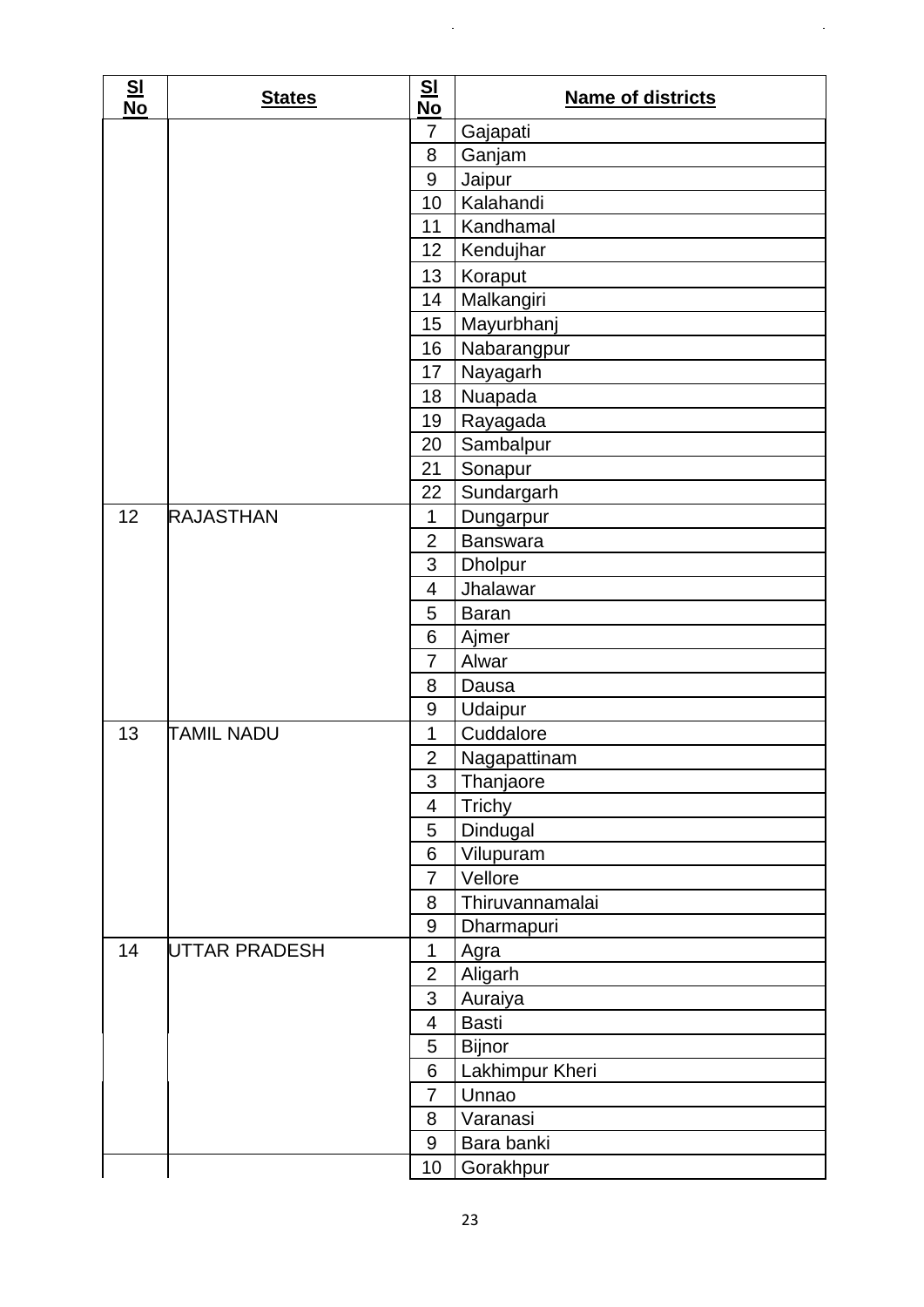| S <sub>1</sub><br><b>No</b> | <b>States</b>           | S <sub>1</sub><br><b>No</b> | <b>Name of districts</b> |
|-----------------------------|-------------------------|-----------------------------|--------------------------|
|                             |                         | 11                          | Lucknow                  |
|                             |                         | 12                          | Chandauli                |
|                             |                         | 13                          | Mirzapur                 |
|                             |                         | 14                          | Sonbhadra                |
|                             |                         | 15                          | <b>Badaun</b>            |
|                             |                         | 16                          | Hardoi                   |
|                             |                         | 17                          | Etwah                    |
|                             |                         | 18                          | Azamgarh                 |
|                             |                         | 19                          | Allahabad                |
|                             |                         | 20                          | Ambedkarnagar            |
|                             |                         | 21                          | <b>Bahraich</b>          |
|                             |                         | 22                          | Deoria                   |
|                             |                         | 23                          | Jalaun                   |
|                             |                         | 24                          | Hamirpur                 |
|                             |                         | 25                          | <b>Banda</b>             |
| 15                          | <b>WEST BENGAL</b>      | 1                           | Alipurdwar               |
|                             |                         | $\overline{2}$              | Purba Medinipur          |
|                             |                         | 3                           | South 24 Parganas        |
|                             |                         | 4                           | <b>Bankura</b>           |
|                             |                         | 5                           | <b>Medinipur West</b>    |
|                             |                         | 6                           | Coochbehar               |
|                             |                         | $\overline{7}$              | <b>Birbhum</b>           |
|                             |                         | 8                           | Puruliya                 |
| 16                          | <b>TELANGANA</b>        | 1                           | Mahabubnagar             |
|                             |                         | $\overline{2}$              | Adilabad                 |
|                             |                         | 3                           | Warangal                 |
|                             |                         | 4                           | Khammam                  |
|                             |                         | 5                           | Karimnagar               |
| 17                          | <b>KERALA</b>           | $\overline{1}$              | Idukki                   |
|                             |                         | $\overline{2}$              | Vayanadu                 |
|                             |                         | 3                           | Pallakkad                |
|                             |                         | 4                           | Mallapuram               |
| 18                          | <b>HARYANA</b>          | 1                           | Mahendergarh             |
|                             |                         | $\overline{2}$              | Karnal                   |
|                             |                         | 3                           | Jind                     |
|                             |                         | 4                           | <b>Mewat</b>             |
|                             |                         | 5                           | <b>Bhiwani</b>           |
|                             |                         | 6                           | Jhajjar                  |
| 19                          | <b>HIMACHAL PRADESH</b> | $\mathbf{1}$                | Kangra                   |
|                             |                         | $\overline{2}$              | Una                      |
|                             |                         | 3                           | Shimla                   |
|                             |                         | 4                           | Mandi                    |
| 20                          | JAMMU & KASHMIR         | 1                           | Kupwara                  |
|                             |                         | $\overline{2}$              | Poonch                   |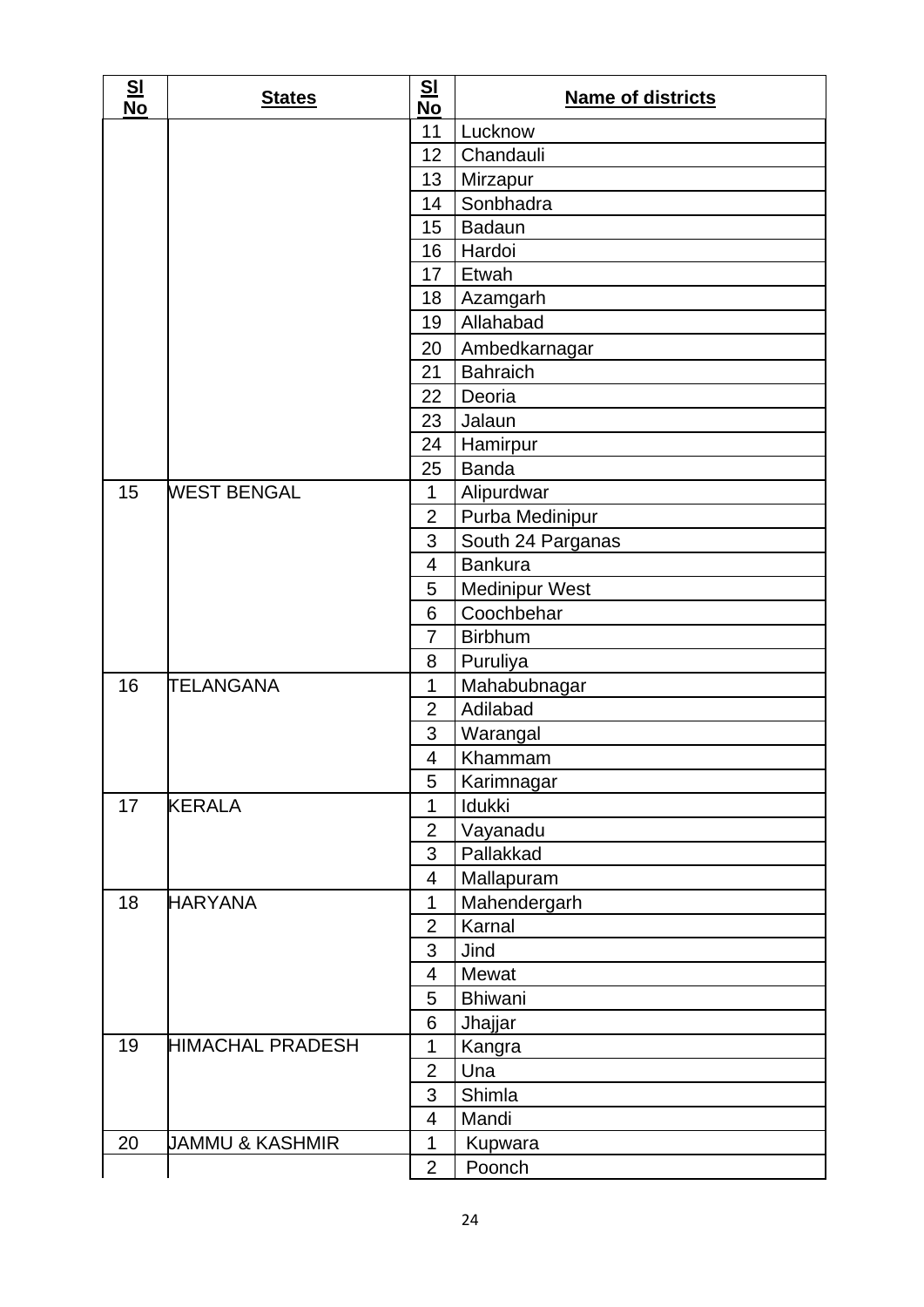| <b>No</b><br><u>No</u>                                                                              | <b>Name of districts</b> |
|-----------------------------------------------------------------------------------------------------|--------------------------|
| 3<br>Kistwar                                                                                        |                          |
| Ganderbal<br>4                                                                                      |                          |
| 5<br><b>Budgam</b>                                                                                  |                          |
| 6<br>Udhampur                                                                                       |                          |
| Patiala<br>21<br><b>PUNJAB</b><br>1                                                                 |                          |
| $\overline{2}$<br>Sangrur                                                                           |                          |
| 3<br><b>Bathinda</b>                                                                                |                          |
| 4<br><b>Tarn Taran</b>                                                                              |                          |
| 5<br>Gurdaspur                                                                                      |                          |
| 6<br>Ferozepur                                                                                      |                          |
| 22<br><b>UTTRAKHAND</b><br>Pithoragarh<br>1                                                         |                          |
| Pohri Garwal<br>$\overline{2}$                                                                      |                          |
| 3<br>Chamoli                                                                                        |                          |
| 4<br>Bageshwar                                                                                      |                          |
| Chandel<br>23<br><b>MANIPUR</b><br>1                                                                |                          |
| $\overline{2}$<br>Imphal East                                                                       |                          |
| <b>West Garo Hills</b><br>24<br><b>MEGHALAYA</b><br>1                                               |                          |
| $\overline{2}$<br>South West Khasi Hills                                                            |                          |
| 3<br>West Khasi Hill                                                                                |                          |
| <b>MIZORAM</b><br>25<br>$\mathbf{1}$<br>Serchhip                                                    |                          |
| $\overline{2}$<br>Aizwal                                                                            |                          |
| 3<br>Lunglei                                                                                        |                          |
| $\mathbf{1}$<br>26<br><b>NAGALAND</b><br>Kiphere                                                    |                          |
| $\overline{2}$<br>Longleng                                                                          |                          |
| 3<br>Peren                                                                                          |                          |
| Tuensang<br>4                                                                                       |                          |
| 5<br>Mon                                                                                            |                          |
| 27<br>Dhalai<br><b>TRIPURA</b><br>1                                                                 |                          |
| $\overline{2}$<br><b>West Tripura</b>                                                               |                          |
| $\overline{3}$<br>North Tripura                                                                     |                          |
| 28<br><b>PUDUCHERRY</b><br>$\mathbf{1}$<br>Puducherry                                               |                          |
| North & Middle Andhman Dist<br>29<br><b>ANDAMAN &amp; NICOBAR</b><br>$\mathbf{1}$<br><b>ISLANDS</b> |                          |
| 30<br><b>SIKKIM</b><br>$\mathbf{1}$<br>South Sikkim                                                 |                          |
| $\overline{2}$<br><b>East Sikkim</b>                                                                |                          |
| <b>GOA</b><br>31<br>$\mathbf{1}$<br>North Goa                                                       |                          |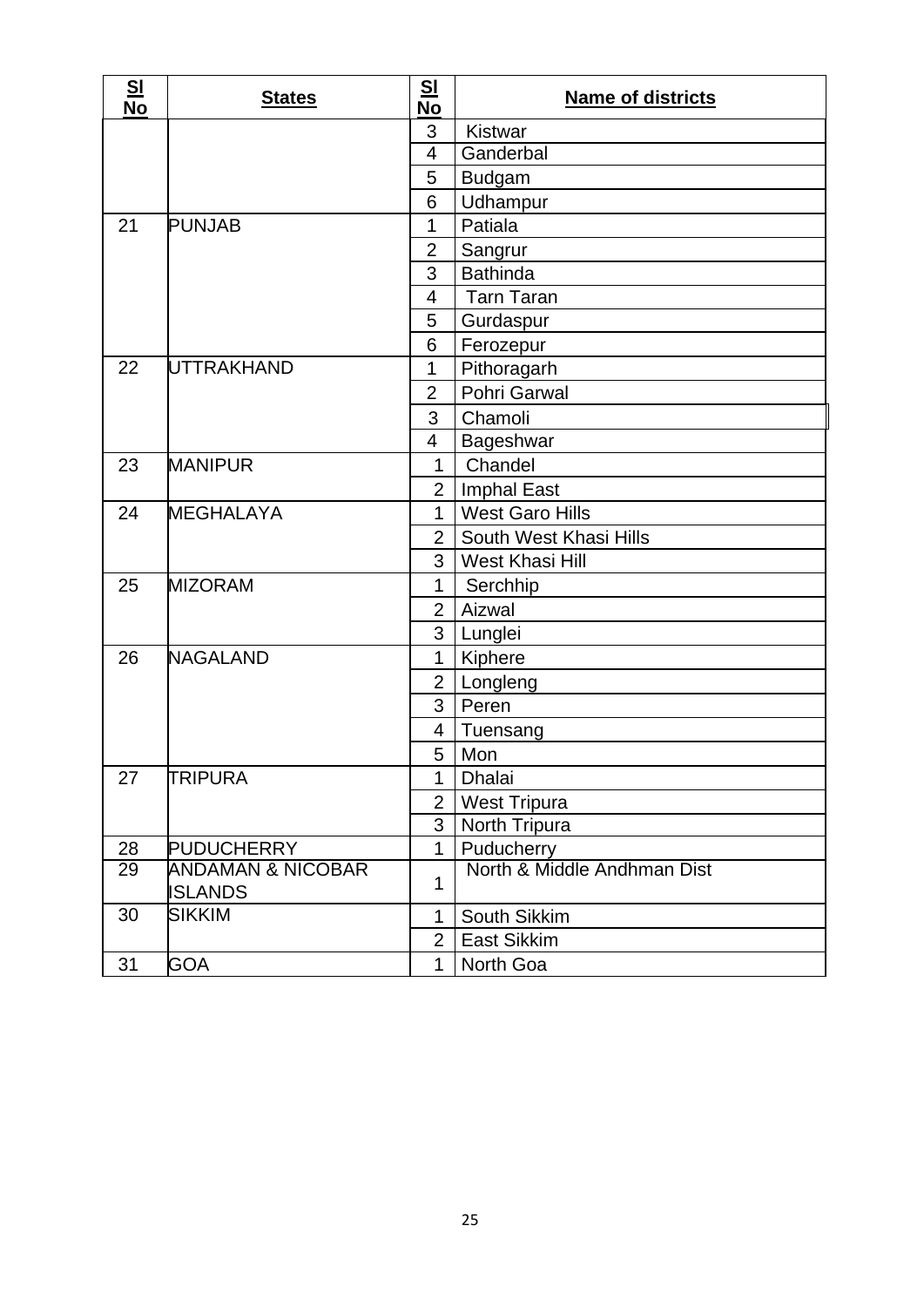### **Annex IV**

#### **Branch Name:**

#### **Bank Name:**

**Block**

**20-- State:**

<span id="page-26-0"></span>No. of loans – Actual \* ₹lakhs

|       | No of SHGs with SB account                         |                                    |                         | <b>Credit Linked SHGs in the month</b> |                      |                     |                      |                         |                      | <b>Credit outstanding</b> |                               |
|-------|----------------------------------------------------|------------------------------------|-------------------------|----------------------------------------|----------------------|---------------------|----------------------|-------------------------|----------------------|---------------------------|-------------------------------|
|       |                                                    |                                    | <b>New Loans</b>        |                                        |                      | <b>Repeat Loans</b> |                      | <b>Cumulative</b>       |                      |                           |                               |
| S. No | <b>Total S/B</b><br>accounts<br>till last<br>month | New a/c<br>opened<br>this<br>month | <b>Cumulative</b>       | No of<br>loans                         | Amount<br>Disbursed* | No of<br>loans      | Amount<br>Disbursed* | No of<br>loans          | Amount<br>Disbursed* | No of loans               | <b>Amount</b><br>Outstanding* |
|       | 1(a)                                               | 1(b)                               | $1(c) =$<br>$1(a)+1(b)$ | 2(a)                                   | 2(b)                 | 3(a)                | 3(b)                 | $4(a) =$<br>$2(a)+3(a)$ | $4(b)=2(b)+3(b)$     | 5(a)                      | 5(b)                          |
|       |                                                    |                                    |                         |                                        |                      |                     |                      |                         |                      |                           |                               |
|       |                                                    |                                    |                         |                                        |                      |                     |                      |                         |                      |                           |                               |
|       |                                                    |                                    |                         |                                        |                      |                     |                      |                         |                      |                           |                               |
|       |                                                    |                                    |                         |                                        |                      |                     |                      |                         |                      |                           |                               |
|       |                                                    |                                    |                         |                                        |                      |                     |                      |                         |                      |                           |                               |

*\*New loans: First linkage loans to be considered as the new loans*

*\*Second and third linkage to be counted under repeat finance*

*\* Credit Outstanding 5(a) and 5(b) should be inclusive of the cumulative credit disbursed in the month i.e. 5(a) = 4(b) + credit outstanding till last month*

**Progress report for Name: the month of ------, District:**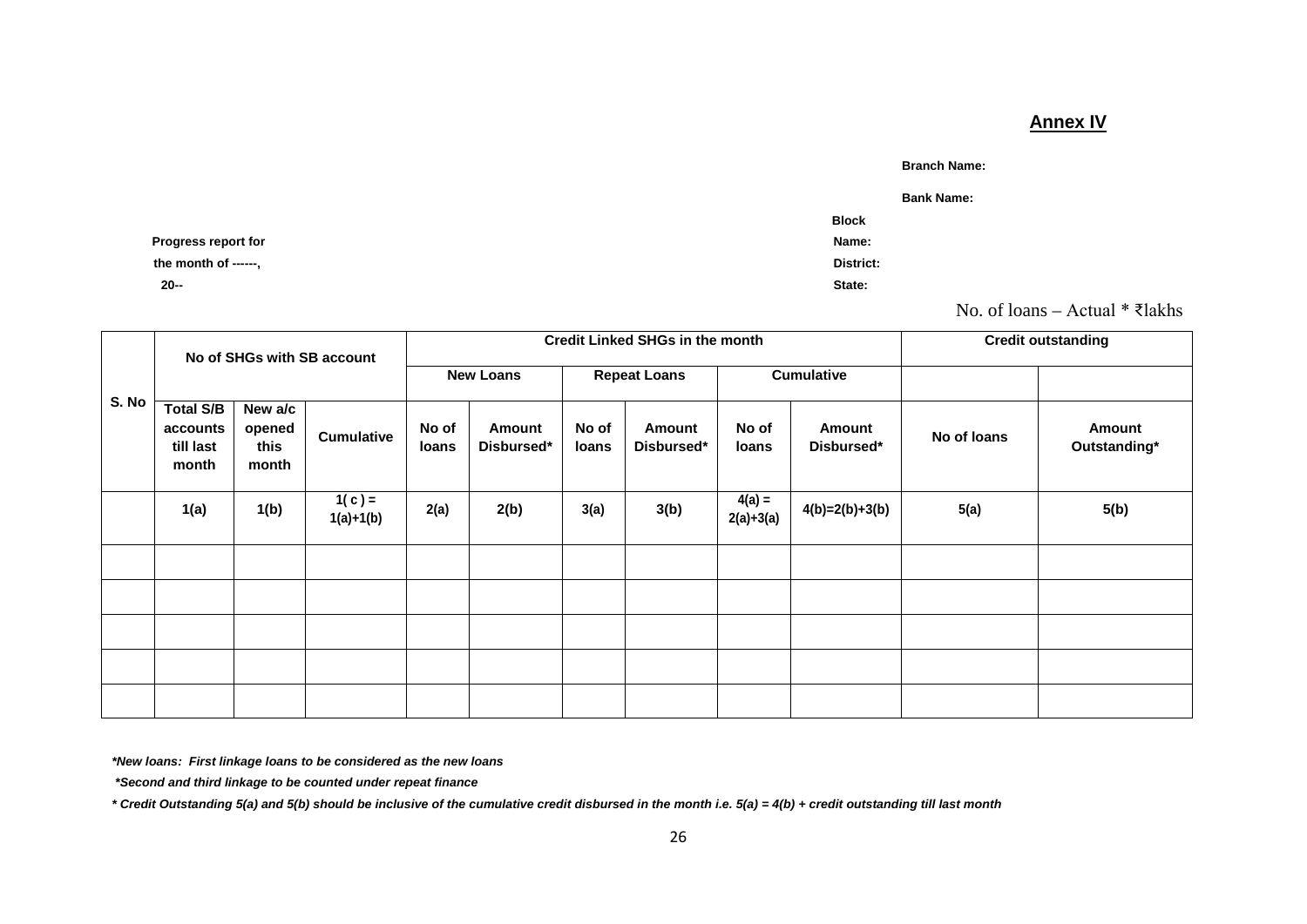## **Annex V**

Delinquency Report for the month of Branch Name:

Bank Name: Block Name:

District:

State:

No. of loans – Actual \* ₹lakhs

<span id="page-27-0"></span>

| <b>SL No</b> | No of loan<br>accounts | <b>Amount</b><br>outstanding* | Irregular accounts (4) |                    | Details of the NPA accounts (5) |         |
|--------------|------------------------|-------------------------------|------------------------|--------------------|---------------------------------|---------|
|              |                        |                               | No of<br>accounts      | Overdue<br>Amount* | No of<br>accounts               | Amount* |
| 1            | $\overline{2}$         | 3                             | 4(a)                   | 4(b)               | 5(a)                            | 5(b)    |
|              |                        |                               |                        |                    |                                 |         |
|              |                        |                               |                        |                    |                                 |         |
|              |                        |                               |                        |                    |                                 |         |
|              |                        |                               |                        |                    |                                 |         |